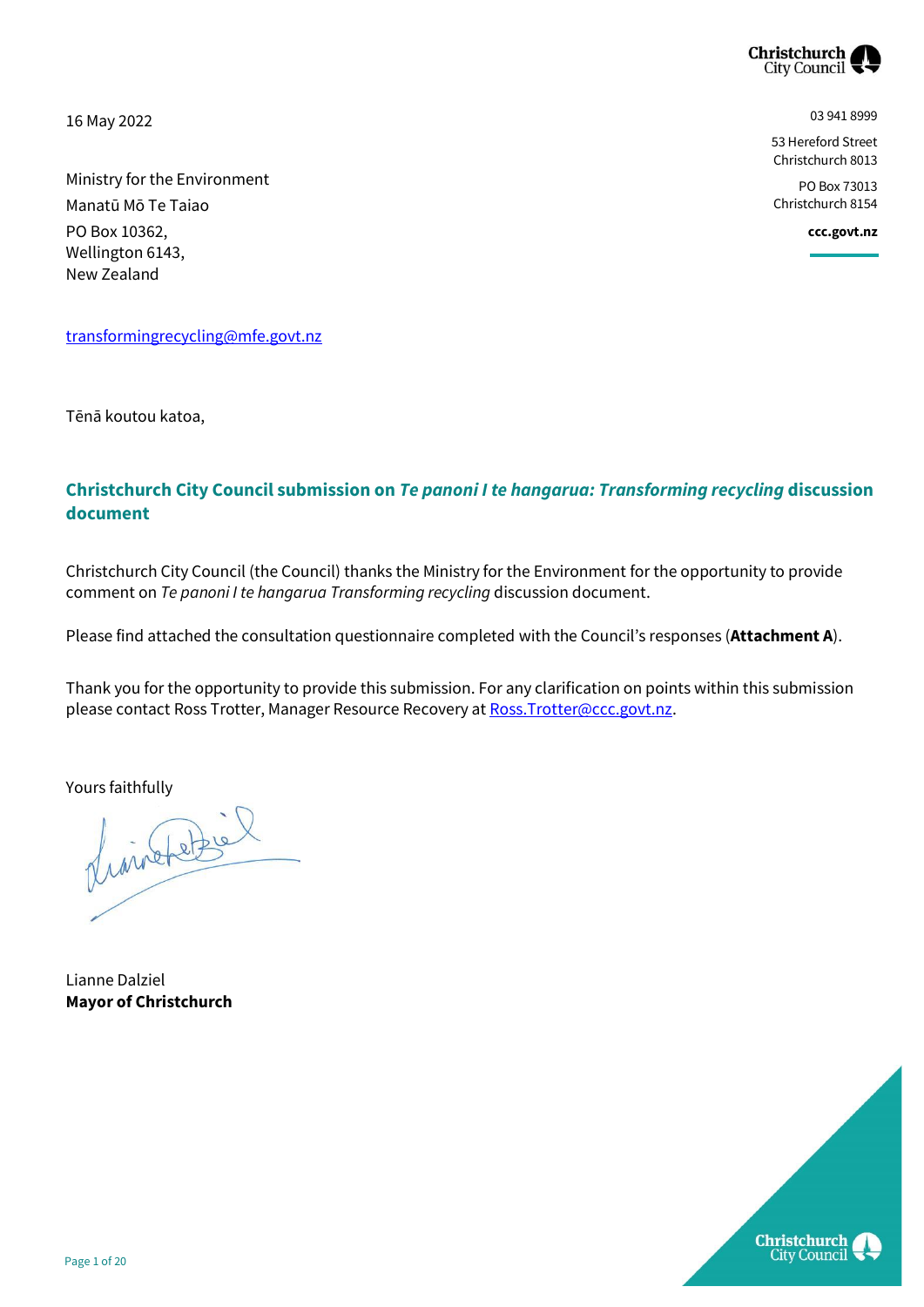

# **Attachment A: Te panoni I te hangarua: Transforming recycling - Technical feedback**

#### **Part One: Container Return Scheme**

| 1. Do you agree with the proposed definition of a beverage?                                                                                                                                                                                                                                                                                                                                                                                               | The Council agrees with the proposed definition of a beverage. The<br>inclusion of all beverage types, is consistent with overseas best practice<br>and represents a broad based system which will be easier for the public<br>to understand and therefore support implementation and participation.                                                                                       |
|-----------------------------------------------------------------------------------------------------------------------------------------------------------------------------------------------------------------------------------------------------------------------------------------------------------------------------------------------------------------------------------------------------------------------------------------------------------|--------------------------------------------------------------------------------------------------------------------------------------------------------------------------------------------------------------------------------------------------------------------------------------------------------------------------------------------------------------------------------------------|
| 2. Do you agree with the proposed definition of an eligible beverage container?                                                                                                                                                                                                                                                                                                                                                                           | The Council agrees with the proposed definition of an eligible beverage<br>container. The inclusion of all rigid beverage container types is suitable,<br>with separate management and or phasing out of alternative container<br>types (e.g. pouches and bladders). This, combined with potential eco-<br>modulation will support the recovery of recoverable materials for<br>recycling. |
| 3. Do you support the proposed refund amount of 20 cents?                                                                                                                                                                                                                                                                                                                                                                                                 | We support the refund amount of 20 cents as this will provide a suitable<br>incentive to encourage participation, without putting too much<br>additional cost on the container at point of sale.                                                                                                                                                                                           |
| 4. How would you like to receive your refunds for containers? Please select all<br>that are relevant and select your preference. All relevant, preference for<br>access to all options<br>cash<br>electronic funds transfer (eg, through a scheme account or mobile phone<br>app)<br>vouchers (for cash or equivalent value product purchase)<br>$\bullet$<br>donations to local community organisations/charities<br>$\bullet$<br>other (please specify) | The Council support access to all refund methods proposed in the<br>discussion document. This will enable retailers to provide customers with<br>a reasonable choice for distributing Container Return Scheme (CRS)<br>refunds, including as a payment, deduction from costs or as a form of<br>donation.                                                                                  |
| 5. Do you support the inclusion of variable scheme fees to incentivise more<br>recyclable packaging and, in the future, reusable packaging?                                                                                                                                                                                                                                                                                                               | The Council support the inclusion of variable scheme fees as this is better<br>aligned with waste minimisation hierarchy principles.                                                                                                                                                                                                                                                       |
|                                                                                                                                                                                                                                                                                                                                                                                                                                                           | Eco-modulation has a potential role to play in encouraging greater<br>resource efficiency, including incentivising packaging with higher                                                                                                                                                                                                                                                   |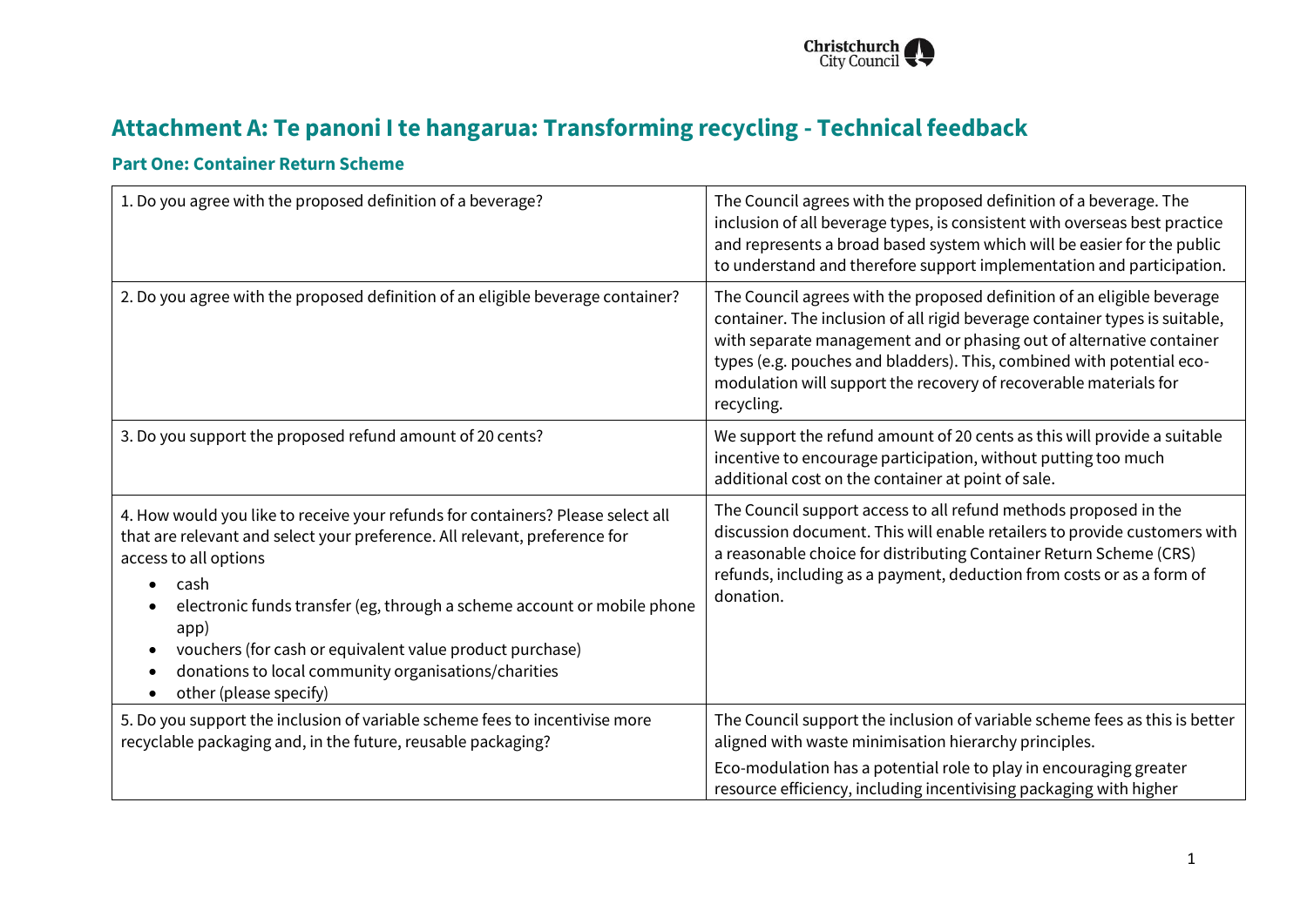

|                                                                                                                                                                                                                                    | recovery value or lower re-uses cost.                                                                                                                                                                                                                                                                                                                                                                                                                                                                                                                                         |
|------------------------------------------------------------------------------------------------------------------------------------------------------------------------------------------------------------------------------------|-------------------------------------------------------------------------------------------------------------------------------------------------------------------------------------------------------------------------------------------------------------------------------------------------------------------------------------------------------------------------------------------------------------------------------------------------------------------------------------------------------------------------------------------------------------------------------|
| 6. Do you agree with the proposed scope of beverage container material types to<br>be included in the NZ CRS?                                                                                                                      | The inclusion of all container materials is necessary in order to<br>encourage consumers to address all beverage container types, not just<br>those that are easy to recycle.                                                                                                                                                                                                                                                                                                                                                                                                 |
|                                                                                                                                                                                                                                    | In addition, this scope will retain consumer choice and brings in<br>acceptability of disposal/reprocessing costs as part of the costs of the<br>product.                                                                                                                                                                                                                                                                                                                                                                                                                     |
| 7. If you do not agree with the proposed broad scope (refer to Question 6),<br>please select all container material types that you think should be included in<br>the scheme.                                                      | The Council agrees with proposed scope.                                                                                                                                                                                                                                                                                                                                                                                                                                                                                                                                       |
| glass<br>$\bullet$<br>plastic (PET 1, HDPE 2, PP 5, and recyclable bio-based HDPE and PET)<br>metal (eg, aluminium and non-ferrous metals such as steel, tinplate and<br>$\bullet$<br>bi-metals)<br>liquid paperboard<br>$\bullet$ |                                                                                                                                                                                                                                                                                                                                                                                                                                                                                                                                                                               |
| 8. Do you support a process where alternative beverage container packaging<br>types could be considered on case-by-case basis for inclusion within the NZ CRS?                                                                     | We support the case-by-case consideration of alternative beverage<br>container packaging types as this will allow for innovation and industry<br>development of alternatives and or any unforeseen impacts of<br>introducing the CRS.                                                                                                                                                                                                                                                                                                                                         |
| 9. Do you agree with the proposal to exempt fresh milk in all packaging types<br>from the NZ CRS?                                                                                                                                  | While we agree that fresh milk be an exemption, we do not support this in<br>all packaging types. Any exemption should be contingent on HDPE<br>containers only (the definition should apply to single resin code clear<br>HDPE only). This will mitigate the migration into alternative packaging<br>including multi-layered fresh milk containers, and would encourage<br>manufacturers to move up the waste hierarchy (for example, by using<br>refillables), noting alternative container types (such as liquid<br>paperboard) would attract a higher eco-modulation fee. |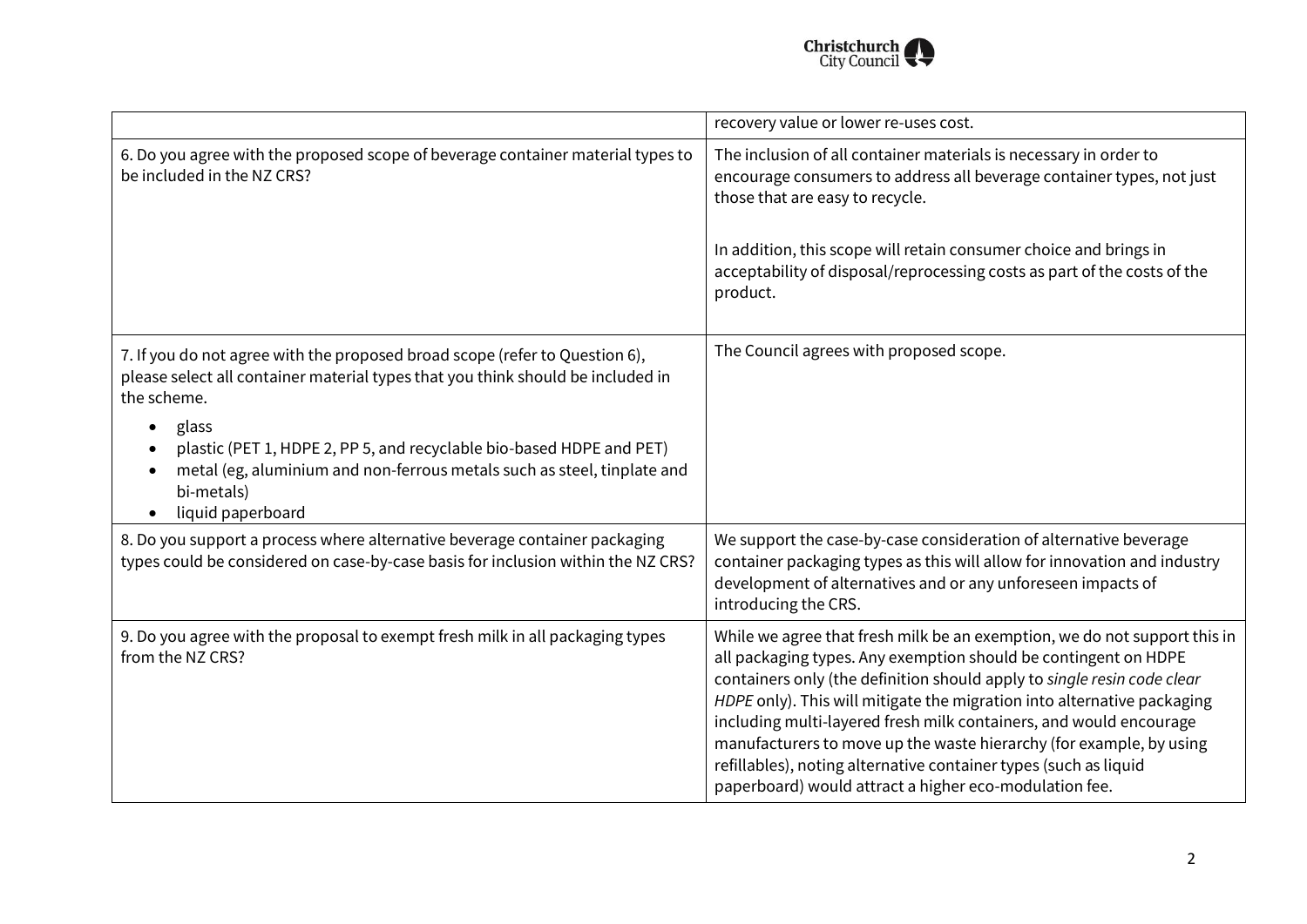

| 10. Do you support the Ministry investigating how to target the commercial<br>recovery of fresh milk beverage containers through other means?                                                                                                                                          | The Council support further investigation by MfE and believe that<br>recovery of fresh milk needs to either be incentivised (via a CRS) or<br>regulated. Commercial premises could be required to separate recyclable<br>materials, including HDPE containers, which would lead to higher<br>recovery levels of commercial recycling.                                                                                                                                                               |
|----------------------------------------------------------------------------------------------------------------------------------------------------------------------------------------------------------------------------------------------------------------------------------------|-----------------------------------------------------------------------------------------------------------------------------------------------------------------------------------------------------------------------------------------------------------------------------------------------------------------------------------------------------------------------------------------------------------------------------------------------------------------------------------------------------|
| 11. Do you support the Ministry investigating the option of declaring fresh milk<br>beverage containers made out of plastic (eg, plastic milk bottles and liquid<br>paperboard containers) a priority product and thereby including them within<br>another product-stewardship scheme? | The Council support extended producer responsibility and greater<br>control over the types of containers (e.g. multi layered containers).                                                                                                                                                                                                                                                                                                                                                           |
| 12. We are proposing that beverage containers that are intended for refilling and<br>have an established return/refillables scheme would be exempt from the NZ CRS<br>at this stage. Do you agree?                                                                                     | The Council agrees that reuse/refill systems should be kept separate<br>from recycling, as this is a different model in the circular economy.<br>Refillables are less likely to need to be collected as recycling or<br>become litter compared to other beverage containers. However, we<br>acknowledge that return fees may also need to be regulated to ensure<br>recovery (re-use) is occurring. In addition, we would support a public<br>education and incentive programme to encourage re-use |
| 13. Should there be a requirement for the proposed NZ CRS to support the New<br>Zealand refillables market (eg, a refillable target)?                                                                                                                                                  | While the Council support mandatory reporting requirements for<br>refillables, we do not see a direct linkage between the NZ CRS and the<br>potential refillables targets. Noting it is important that refillables targets<br>address reusable products payback period, including embedded carbon<br>(e.g. number of times re-used), noting that if re-usables are only used<br>once they do not achieve this objective and should be included in a CRS.                                            |
| 14. Do you have any suggestions on how the Government could promote and<br>incentivise the uptake of refillable beverage containers and other refillable<br>containers more broadly?                                                                                                   | Potential incentives to support the uptake of refillable beverage<br>containers and other refillable containers could include:<br>Standardised containers; e.g. reusable single use beer and wine<br>$\bullet$<br>bottles, labelling and promote return network.<br>Retailer takeback systems (e.g. at home deliveries), with the<br>increasing use of shopping delivery services for essential                                                                                                     |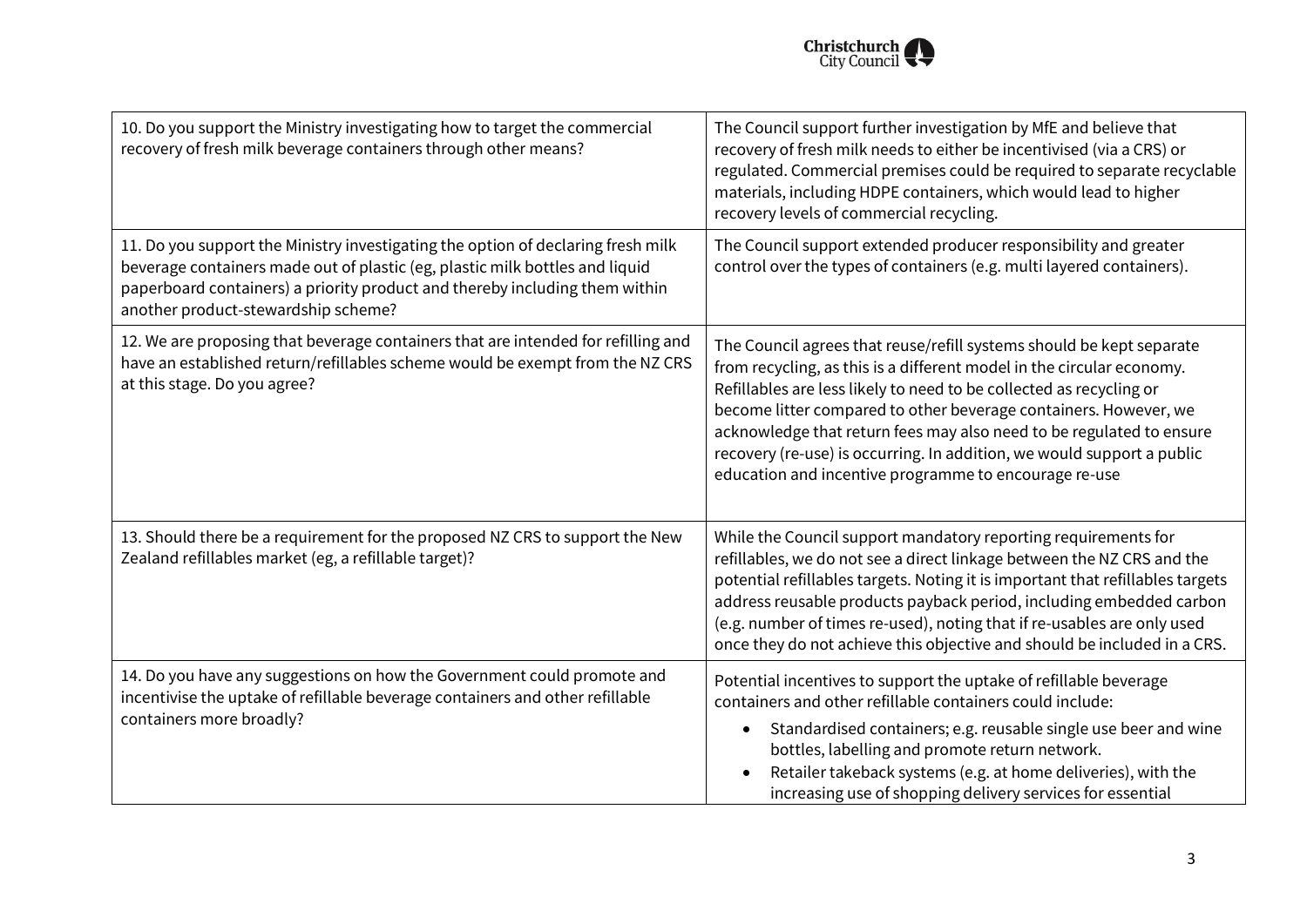

|                                                                                                                                                                    | supplies, there could be increased support for beverage supplier<br>companies (e.g. milk man, but perhaps tied in with the online<br>delivery services). Refillable milk containers could be taken back<br>when deliveries are made.<br>Promote refill stations, encouraging refilling as an alternative to<br>single use products.                                                                                                                                                                                                                                                                                                                                                                                                                                                                                                                                                                                                                                                                                                                                                                                                                                                 |
|--------------------------------------------------------------------------------------------------------------------------------------------------------------------|-------------------------------------------------------------------------------------------------------------------------------------------------------------------------------------------------------------------------------------------------------------------------------------------------------------------------------------------------------------------------------------------------------------------------------------------------------------------------------------------------------------------------------------------------------------------------------------------------------------------------------------------------------------------------------------------------------------------------------------------------------------------------------------------------------------------------------------------------------------------------------------------------------------------------------------------------------------------------------------------------------------------------------------------------------------------------------------------------------------------------------------------------------------------------------------|
| 15. Are there any other beverage packaging types or products that should be<br>considered for exemption?                                                           | The Council would support the exemption of medicine packaging.                                                                                                                                                                                                                                                                                                                                                                                                                                                                                                                                                                                                                                                                                                                                                                                                                                                                                                                                                                                                                                                                                                                      |
| 16. Do you agree that the size of eligible beverages containers would be 3 litres<br>and smaller?                                                                  | Yes agree, need to have a maximum limit for practicality of scheme, also<br>will encourage consumers to consider larger containers (e.g. for water)<br>than individual bottles, reducing single use behaviours. Consistency with<br>kerbside processing and public messaging.                                                                                                                                                                                                                                                                                                                                                                                                                                                                                                                                                                                                                                                                                                                                                                                                                                                                                                       |
| 17. Do you think that consumers should be encouraged to put lids back on their<br>containers (if possible) before they return them for recycling under the scheme? | We do not think consumers should be encouraged to put lids back on<br>their containers, however we support a requirement for a lid return<br>area/receptacle at all return facilities. It is important to ensure that<br>any decision regarding lids supports the reprocessing of containers, as<br>lid and container bodies can have different plastic types, it is<br>important to ensure collection of lids doesn't create additional<br>collection or sorting constraints, and quality impacts (for example if<br>the buyers consider lids as contamination, allowing them to remain<br>on degrades the product.<br>Again, Council reiterates the important of public messaging and<br>education. Generally kerbside recycling requires lids to be off.<br>Additionally, some beverage containers include directions for lids to be<br>removed and recycled separately (for example, the Australian labelled<br>model where each component has direction around its recycling). Our<br>experience has also been that liquid and food is more likely to remain in<br>the container if the lid isn't removed. Ideally these should be collected<br>separately as suggested below. |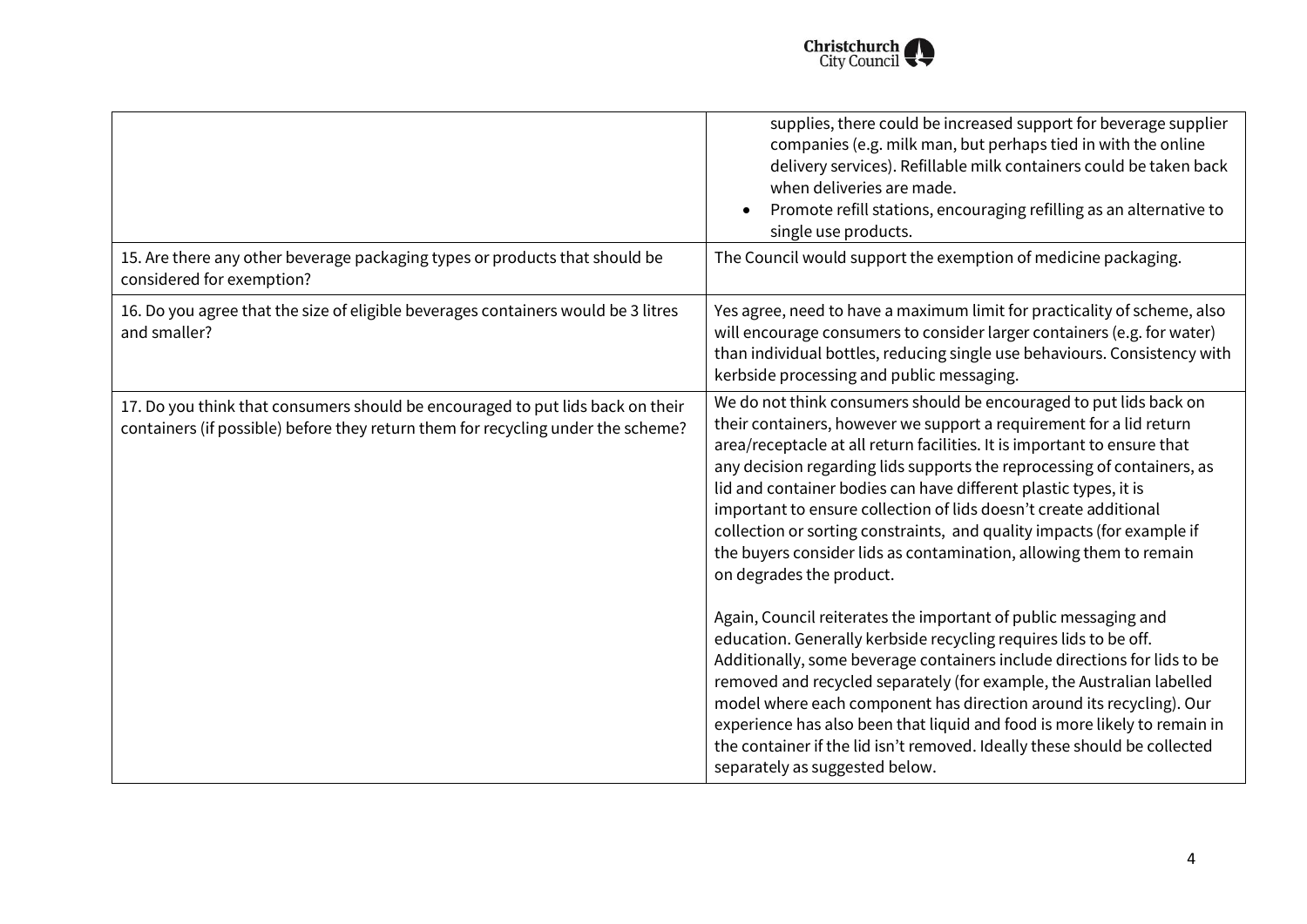

| 18. Do you agree that the scheme should provide alternative means to capture<br>and recycle beverage container lids that cannot be put back on containers? If so,<br>how should they be collected?                                                                                                 | Yes, as mentioned in the previous question, we support a requirement<br>for a lid return area/receptacle at all return facilities. We suggest a<br>"Slot" for these lids with clear pictures to show this.                                                    |
|----------------------------------------------------------------------------------------------------------------------------------------------------------------------------------------------------------------------------------------------------------------------------------------------------|---------------------------------------------------------------------------------------------------------------------------------------------------------------------------------------------------------------------------------------------------------------|
| 19. Do you agree that a NZ CRS should use a 'mixed-return model' with a high<br>degree of mandated retail participation to ensure consumers have easy access to<br>container return/refund points, as well as the opportunity for voluntary<br>participation in the network by interested parties? | The Council support a mixed-return model, including responsibilities<br>for large retailers (supermarkets), opportunities for not for profit and<br>NGO involvement and public drop off facilities (depots).                                                  |
|                                                                                                                                                                                                                                                                                                    | The Transforming recycling consultation document seems to infer<br>takeback will be limited to supermarkets, however it is not clear<br>whether the store size thresholds (Q21-22) relate only to<br>supermarkets or all retail premises that sell beverages. |
| 20. Where would you find it easiest to return eligible beverage containers?                                                                                                                                                                                                                        |                                                                                                                                                                                                                                                               |
| Please select all that are relevant and rank these from most preferred to least                                                                                                                                                                                                                    | 1 Supermarket                                                                                                                                                                                                                                                 |
| preferred.                                                                                                                                                                                                                                                                                         | 2 Local retail outlet that sells beverages (eg, bottle shop, petrol station)                                                                                                                                                                                  |
|                                                                                                                                                                                                                                                                                                    | 3 Commercial recycling facility (eg, depot, more likely to be located in<br>industrial zone)                                                                                                                                                                  |
|                                                                                                                                                                                                                                                                                                    | 4 Waste transfer station                                                                                                                                                                                                                                      |
|                                                                                                                                                                                                                                                                                                    | 5 Community recycling/resource recovery centre                                                                                                                                                                                                                |
|                                                                                                                                                                                                                                                                                                    | 6 Shopping centre/mall                                                                                                                                                                                                                                        |
|                                                                                                                                                                                                                                                                                                    | 7 Other community centres/hubs (e.g., town hall, sports club, etc)                                                                                                                                                                                            |
| 21. Retailers that sell beverages are proposed to be regulated as part of the<br>network (mandatory return-to-retail requirements). Should a minimum store<br>size threshold apply?                                                                                                                | We agree a minimum store size threshold should apply and that this<br>should be 300m2 (for supermarkets).                                                                                                                                                     |
| And if yes, what size of retailer (shop floor) should be subject to mandatory<br>return-to-retail requirements?                                                                                                                                                                                    |                                                                                                                                                                                                                                                               |
| Over 100m2 (many smaller dairies likely exempt)<br>Over 200m2 (many dairies and some petrol stations likely exempt)                                                                                                                                                                                |                                                                                                                                                                                                                                                               |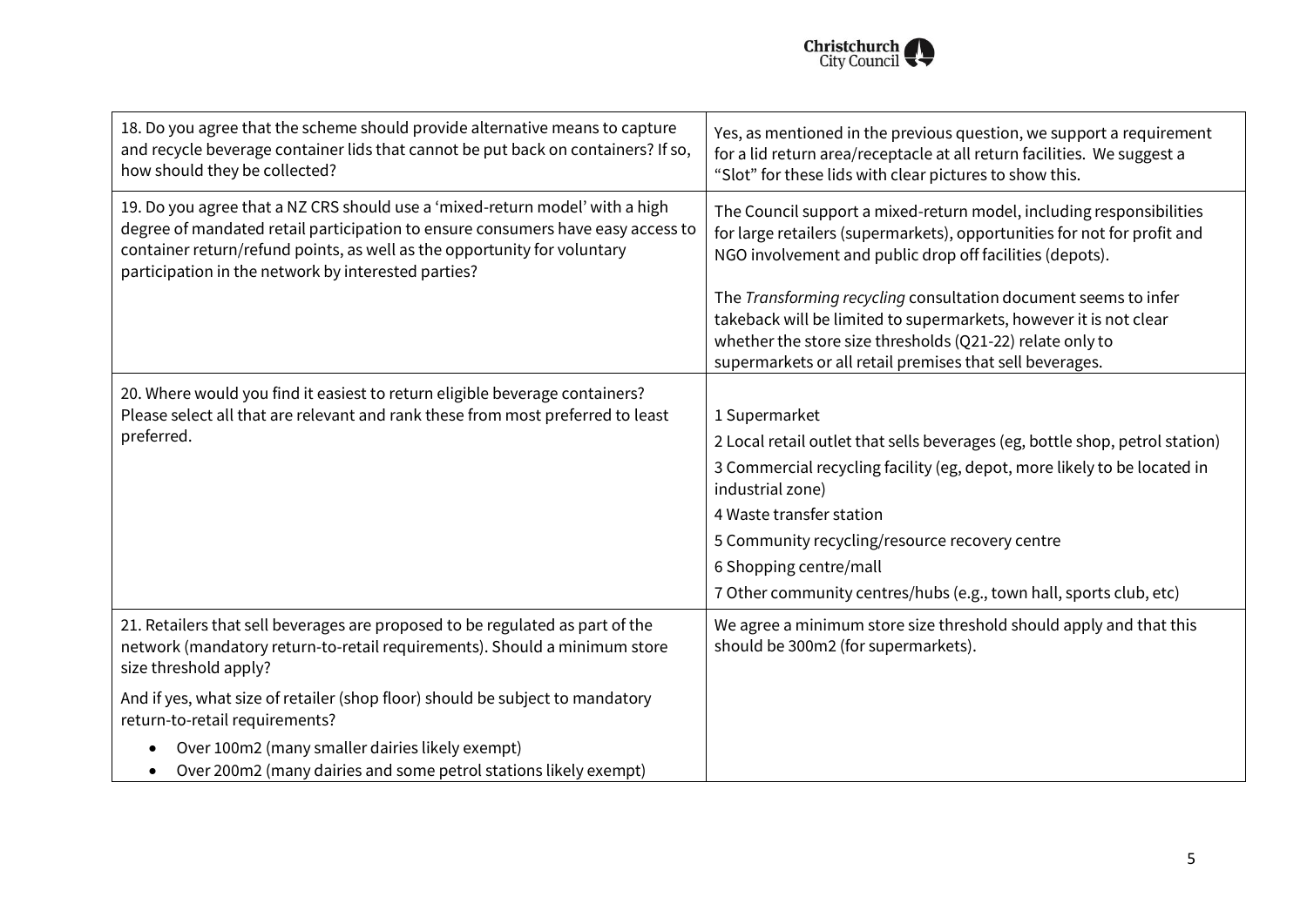

| Over 300m2 (many retailers, diaries, petrol stations and smaller<br>$\bullet$<br>supermarkets likely exempt)                                                                                                                                                                                                                                                                                                                                                                                                                                                                                                                                                                             |                                                                                                                                                                                                                                                                                                                                                                                                                                                                                                                                                                                                                   |
|------------------------------------------------------------------------------------------------------------------------------------------------------------------------------------------------------------------------------------------------------------------------------------------------------------------------------------------------------------------------------------------------------------------------------------------------------------------------------------------------------------------------------------------------------------------------------------------------------------------------------------------------------------------------------------------|-------------------------------------------------------------------------------------------------------------------------------------------------------------------------------------------------------------------------------------------------------------------------------------------------------------------------------------------------------------------------------------------------------------------------------------------------------------------------------------------------------------------------------------------------------------------------------------------------------------------|
| 22. Do you think the shop-floor-size requirements for retailers required to take<br>back beverage containers (mandatory return-to-retail) should differ between<br>rural and urban locations?<br>If yes, what lower size threshold should be applied to rural retailers for them<br>to be required to take back containers?<br>Over 60m <sup>2</sup> (as in Lithuania)<br>$\bullet$<br>Over 100m <sup>2</sup> (many smaller dairies likely exempt)<br>$\bullet$<br>Over 200m <sup>2</sup> (many dairies and some petrol stations likely exempt)<br>$\bullet$<br>Over 300m <sup>2</sup> (many retailers, dairies, petrol stations and smaller<br>$\bullet$<br>supermarkets likely exempt) | We agree the shop-floor-size requirements for retailers required to<br>take back beverage containers should differ between rural and<br>urban location and that the threshold should be over 100m <sup>2</sup> . However,<br>recommend this apply to the floor area dedicated to Food and<br>Grocery sales. Otherwise it is perceivable that a large retail premises<br>that happens to also offer the sale of beverages, but not as its core<br>business (for example a rural hardware store bigger than 100m2 that<br>sells cold drinks), triggers the limit and therefore may choose not to<br>sell beverages. |
| 23. Do you agree that there should be other exemptions for retailer<br>participation? (For example, if there is another return site nearby or for health<br>and safety or food safety reasons.)                                                                                                                                                                                                                                                                                                                                                                                                                                                                                          | The Council agree that agree that there should be other exemptions<br>for retailer participation, subject to agreement between the parties<br>(that is, neighbouring retailers) and public advertising of nearby<br>location at exempt location.<br>We however note that this could be difficult to administer or advertise<br>- residents would need to understand the system. For example, if<br>some dairies have return and others don't, the labelling needs to be                                                                                                                                           |
| 24. Do you agree with the proposed 'deposit financial model' for a NZ CRS?                                                                                                                                                                                                                                                                                                                                                                                                                                                                                                                                                                                                               | very clear.<br>We agree with the agree with the proposed 'deposit financial model'<br>as this creates revenue from unclaimed deposits to cover scheme<br>costs, and ensures scheme prioritises recovery of containers                                                                                                                                                                                                                                                                                                                                                                                             |
| 25. Do you agree with a NZ CRS that would be a not-for-profit, industry-led<br>scheme?                                                                                                                                                                                                                                                                                                                                                                                                                                                                                                                                                                                                   | The NZ CRS needs to be not for profit. If industry-led then needs to<br>needs to be 'deposit financial model'.                                                                                                                                                                                                                                                                                                                                                                                                                                                                                                    |
| 26. Do you agree with the recovery targets for a NZ CRS of 85 per cent by year 3,                                                                                                                                                                                                                                                                                                                                                                                                                                                                                                                                                                                                        | We agree with the recovery targets for a NZ CRS and note that 85% is                                                                                                                                                                                                                                                                                                                                                                                                                                                                                                                                              |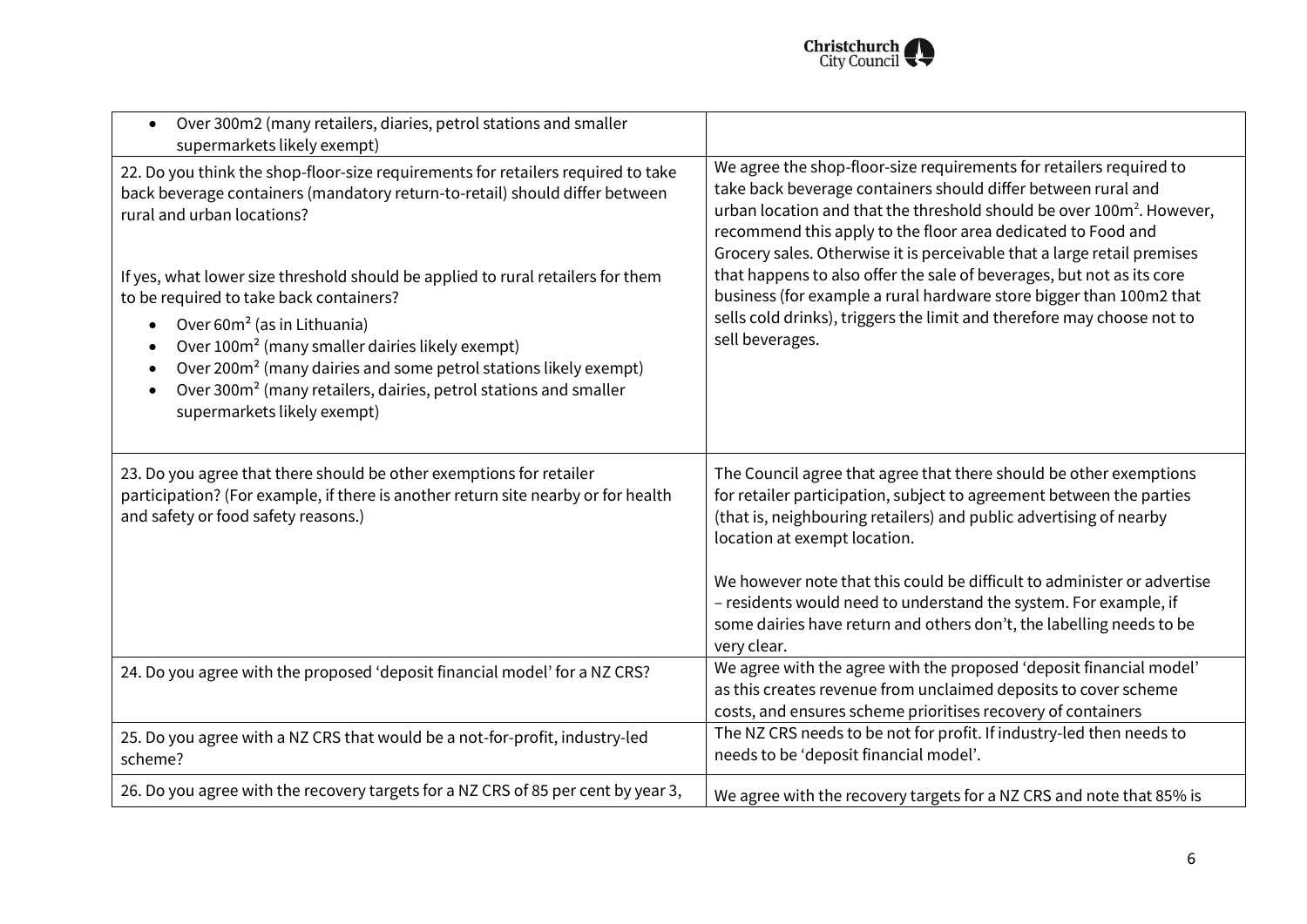

| and 90 per cent by year 5?                                                                                                                                                                                                                                                                           | consistent with overseas models and ensures the scheme delivers real<br>change.                                                                                                                                                       |
|------------------------------------------------------------------------------------------------------------------------------------------------------------------------------------------------------------------------------------------------------------------------------------------------------|---------------------------------------------------------------------------------------------------------------------------------------------------------------------------------------------------------------------------------------|
| 27. If the scheme does not meet its recovery targets, do you agree that the<br>scheme design (including the deposit level) should be reviewed and possibly<br>increased?                                                                                                                             | The Council reiterates the need to ensure recovery targets and rollout<br>of collection facilities are linked to and support achievement of<br>targets, so if the scheme does not meet its recovery targets it should<br>be reviewed. |
| 28. Do you support the implementation of a container return scheme for New<br>Zealand?                                                                                                                                                                                                               | We support the implementation of a Container Return Scheme for<br>New Zealand.                                                                                                                                                        |
| 29. If you do not support or are undecided about a CRS, would you support<br>implementation of a scheme if any of the key scheme design criteria were<br>different? (eg, the deposit amount, scope of containers, network design,<br>governance model, scheme financial model, etc). Please explain. | The Council asks that MfE progress the proposed CRS without delay.                                                                                                                                                                    |
| 30. If you have any other comments, please write them here.                                                                                                                                                                                                                                          | Any excess funds held by the Managing Agency should be used for<br>education to further promote a higher recovery rate.                                                                                                               |

## **Part Two: Improvements to household kerbside recycling**

| Proposal 1: Collecting a standard set of materials                                                                              |                                                                                                                                                                                                                                                                                              |
|---------------------------------------------------------------------------------------------------------------------------------|----------------------------------------------------------------------------------------------------------------------------------------------------------------------------------------------------------------------------------------------------------------------------------------------|
| 31. Do you agree with the proposal that a standard set of materials should be<br>collected for household recycling at kerbside? | While we agree with the proposal that a standard set of materials<br>should be collected by recycling at kerbside, this could be achieved by<br>setting minimum requirements. This would pull "up" the collection of<br>those who are not collecting all they can, but would not pull "down" |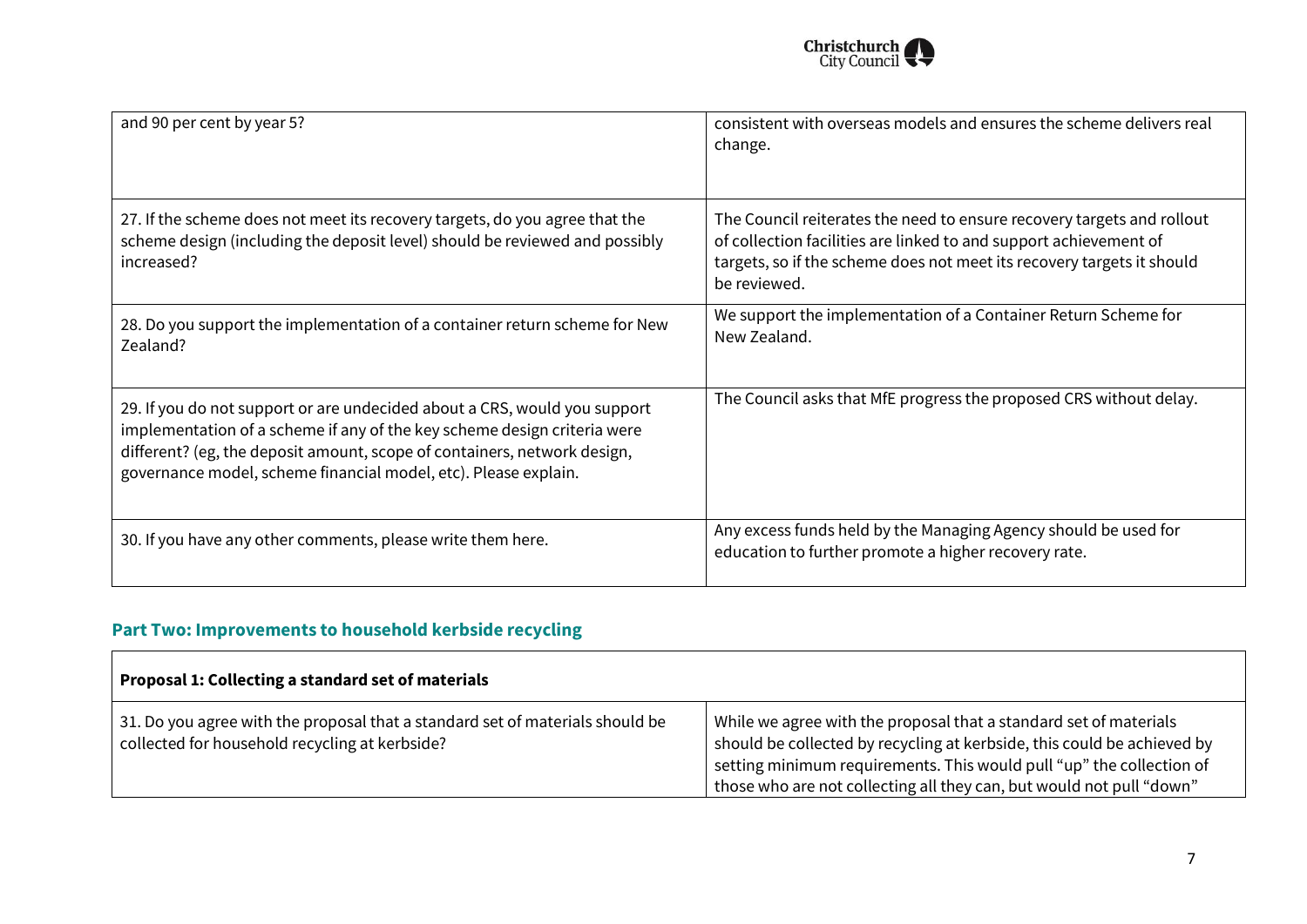

|                                                                                                                                                                                                                                                                                                                                | the potential of the current high performing systems (i.e. encouraging<br>investment and innovation in maximising diversion from landfill).                                                                                                                                                                                                                                                                                                                                 |
|--------------------------------------------------------------------------------------------------------------------------------------------------------------------------------------------------------------------------------------------------------------------------------------------------------------------------------|-----------------------------------------------------------------------------------------------------------------------------------------------------------------------------------------------------------------------------------------------------------------------------------------------------------------------------------------------------------------------------------------------------------------------------------------------------------------------------|
|                                                                                                                                                                                                                                                                                                                                | We note that while the Council is very closely aligned to the proposed<br>standards, many councils are no not close at all. Contamination of<br>kerbside recycling is a significant issue and a large part of the<br>confusion is due to mixed messaging of what can be recycled<br>combined with inconsistencies between collection services. The<br>proposed standards would close the gap, reduce contamination<br>improving the current levels of diversion nationally. |
| 32. Do you agree that councils collecting different material types (in addition<br>to a standard set) might continue to cause public confusion and<br>contamination of recycling?                                                                                                                                              | We agree that when councils continue to collect material (such as lids,<br>LPB, Plastics #3, #4, #6, #7) and where there is no market, or the<br>material is considered contamination, it sends an impression to the<br>public that this material is being successfully recycled. However, if this<br>is not occurring it can cause confusion and undermine public trust in<br>the recycling system.                                                                        |
| 33. Do you think that national consistency can be achieved through voluntary<br>measures, or is regulation required?                                                                                                                                                                                                           | National consistency will only be achieved with regulation and<br>supported with national recycling labelling (as in Australia) to give the<br>public clear, consistent messaging and the confidence that they are<br>recycling correctly. This would also motivate manufacturers to move<br>towards packaging options that achieve the labelling standards.<br>We support further investigation into requirements for packaging to have                                    |
|                                                                                                                                                                                                                                                                                                                                | clear, standardised labelling in order to make it easier for the public to<br>understand what can and cannot be recycled or composted.                                                                                                                                                                                                                                                                                                                                      |
| 34. Please tick below all the items from the proposed list which you agree<br>should be included in the standard set of materials that can be recycled in<br>household kerbside collections. All of the materials in this list need to be<br>clean, wording to this effect to be included in any list - resolves the pizza box | The Council supports all proposed items, with the exception of pizza<br>boxes, being included in the standard set of materials that can be<br>recycled in household kerbside collections.                                                                                                                                                                                                                                                                                   |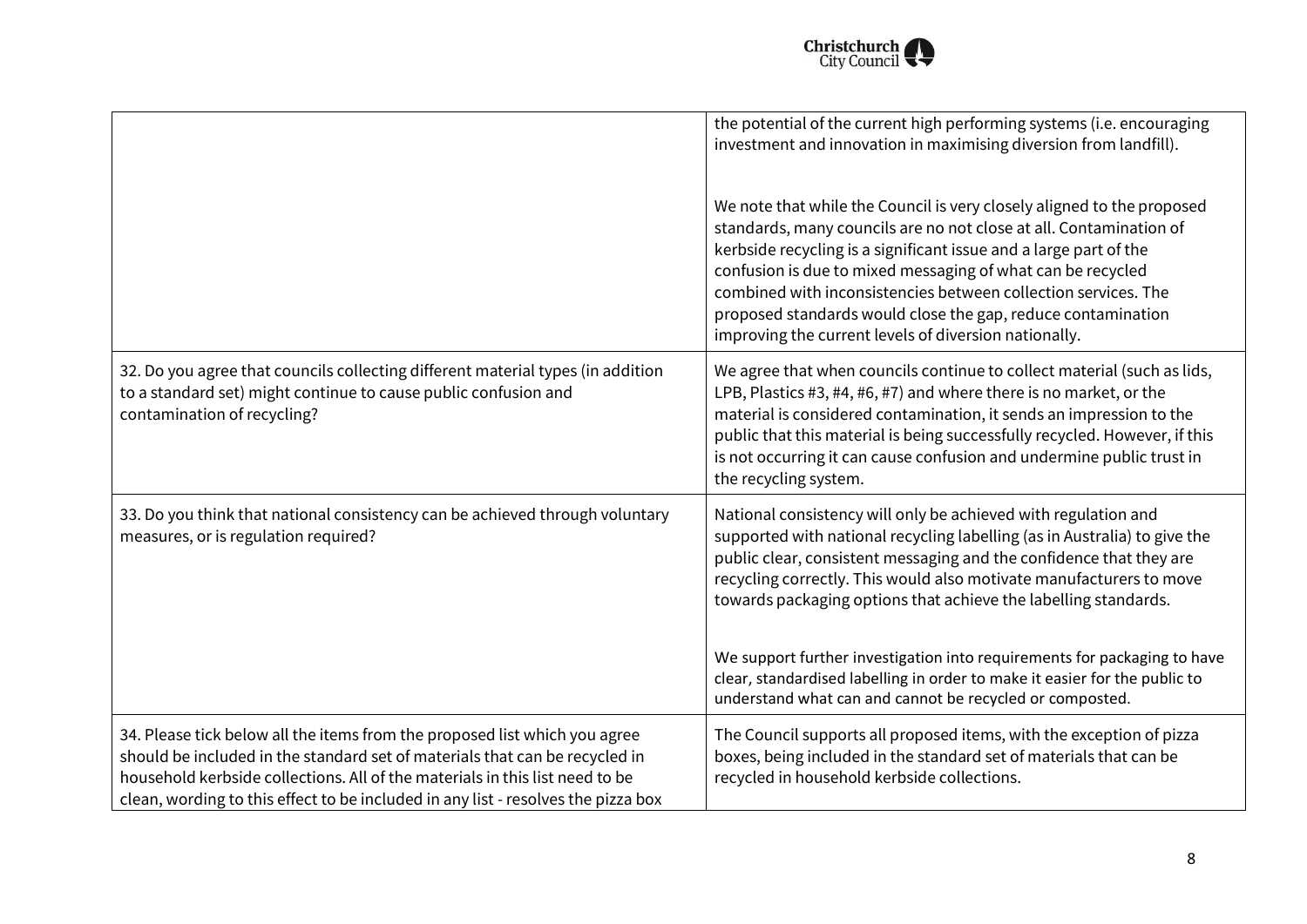

| issue re contamination.                                                                                                                                                                                                                                                            |                                                                                                                                                                                                                                                                                                                                          |
|------------------------------------------------------------------------------------------------------------------------------------------------------------------------------------------------------------------------------------------------------------------------------------|------------------------------------------------------------------------------------------------------------------------------------------------------------------------------------------------------------------------------------------------------------------------------------------------------------------------------------------|
| glass bottles and jars<br>$\bullet$<br>glass bottles and jars<br>pizza boxes<br>steel and aluminium tins and cans<br>plastic bottles 1 (PET) and 2 (HDPE)<br>$\bullet$<br>plastic containers and trays 1 (PET) and 2 (HDPE)<br>$\bullet$<br>plastic containers 5 (PP)<br>$\bullet$ |                                                                                                                                                                                                                                                                                                                                          |
| 35. If you think any of the materials above should be excluded, please explain<br>which ones and why.                                                                                                                                                                              | Pizza boxes or any other recyclable product should not be singled out<br>for inclusion, as the degree of contamination should drive the<br>decision on whether to include in kerbside recycling or not. Key<br>concerns with the specific inclusion relate to attached contamination<br>(food scraps, grease and mould).                 |
|                                                                                                                                                                                                                                                                                    | Clear messaging is needed for public compliance on recycling<br>contamination. Research into the issue found that across the pizza<br>boxes sampled, 8% contained food.                                                                                                                                                                  |
|                                                                                                                                                                                                                                                                                    | The focus of the proposed list in Q34 includes all clean materials and<br>we recommend that the classification is limited to material that is free<br>of contaminants). Soiled cardboard needs to have an outlet or more<br>waste to landfill will be generated, however and we also recommend<br>paper products be allowed in organics. |
| 36. If you think any additional materials should be included, please explain<br>which ones and why.                                                                                                                                                                                | RPET and other recycled content standards to be included on the<br>proposed list.                                                                                                                                                                                                                                                        |
| 37. Do you agree that the standard set of materials should be regularly<br>reviewed and, provided certain conditions are met, new materials added?                                                                                                                                 | The Council consider it essential that there is a focus on being open to<br>new opportunities. Having a set regular review period (for example 18<br>months) would ensure this.                                                                                                                                                          |
|                                                                                                                                                                                                                                                                                    | The body to carry out reviews should be identified at the introduction                                                                                                                                                                                                                                                                   |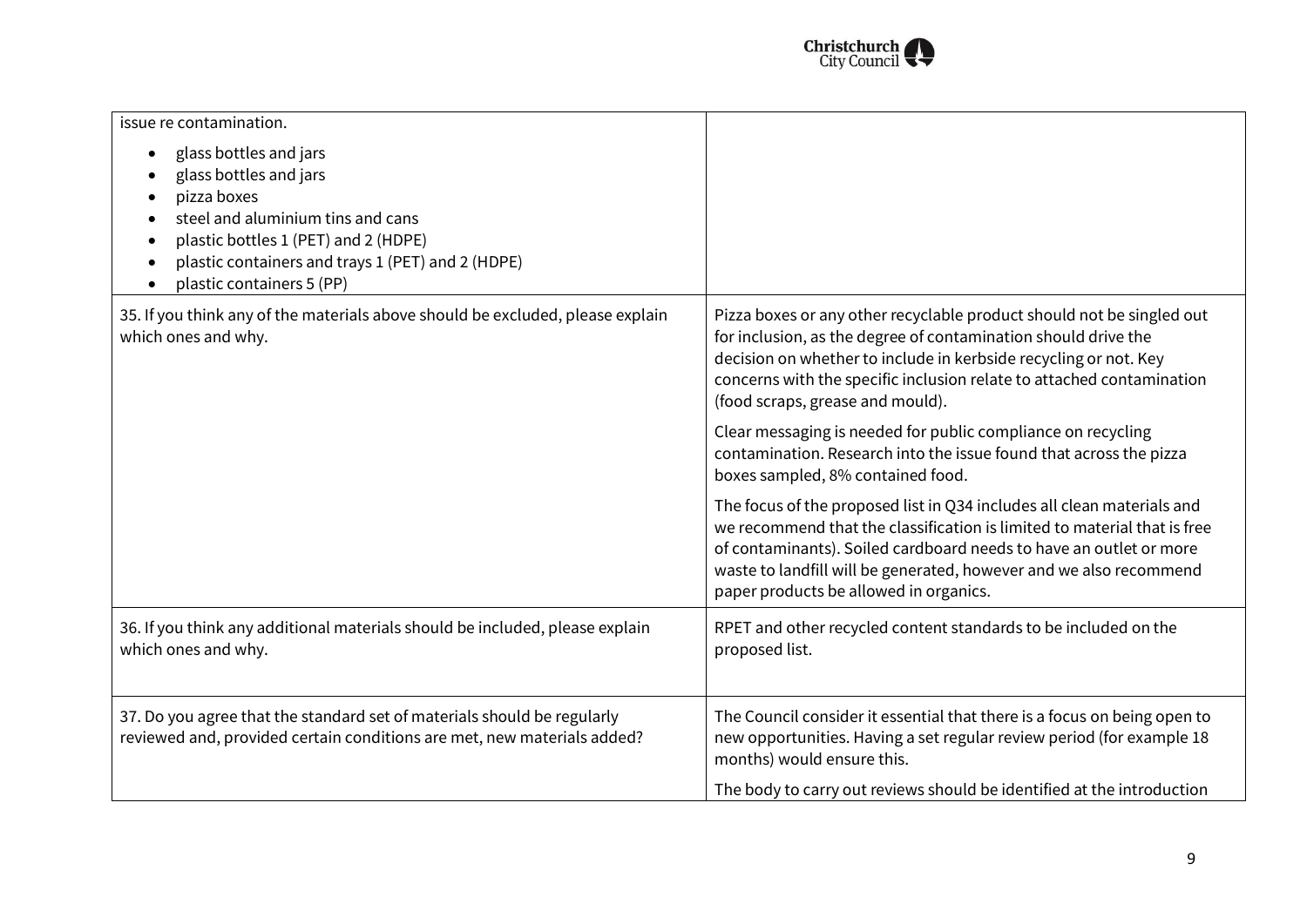

|                                                                                                                                                                                                                                                                                                                                                                                                                                                                                                                                                                         | of the scheme, and there should be an application criteria, where<br>producers who can demonstrate suitability for collection and a<br>national demand for an output product can request inclusion in the<br>kerbside list.                   |
|-------------------------------------------------------------------------------------------------------------------------------------------------------------------------------------------------------------------------------------------------------------------------------------------------------------------------------------------------------------------------------------------------------------------------------------------------------------------------------------------------------------------------------------------------------------------------|-----------------------------------------------------------------------------------------------------------------------------------------------------------------------------------------------------------------------------------------------|
| 38. What should be considered when determining whether a class of materials<br>should be accepted at kerbside in the future? (Tick all that apply)<br>sustainable end markets<br>end markets solutions are circular and minimise environmental<br>harm<br>viable processing technologies<br>processing by both automated and manual material recovery<br>facilities<br>no adverse effects on local authorities, including financial<br>supply chains contribute appropriately to recovery and end-of-life<br>solutions for their products Yes<br>other (please specify) | sustainable end markets<br>$\bullet$<br>viable processing technologies<br>supply chains contribute appropriately to recovery and end-of-<br>life solutions for their products<br>no adverse effects on local authorities, including financial |
| 39. Who should decide how new materials are added to the list?<br>the responsible Minister<br>Ministry for the Environment staff in consultation with a reference<br>stakeholder group<br>existing Waste Advisory Board<br>an independent board<br>other (please specify).                                                                                                                                                                                                                                                                                              | We believe the decision to include new materials should be made by<br>either the existing Waste Advisory Board or an independent board.                                                                                                       |
| 40. Do you agree that, in addition to these kerbside policies, New Zealand<br>should have a network of convenient and easy places where people can                                                                                                                                                                                                                                                                                                                                                                                                                      | Yes, a convenient and consistent network of collection facilities would<br>support greater waste diversion and reduce contamination in other                                                                                                  |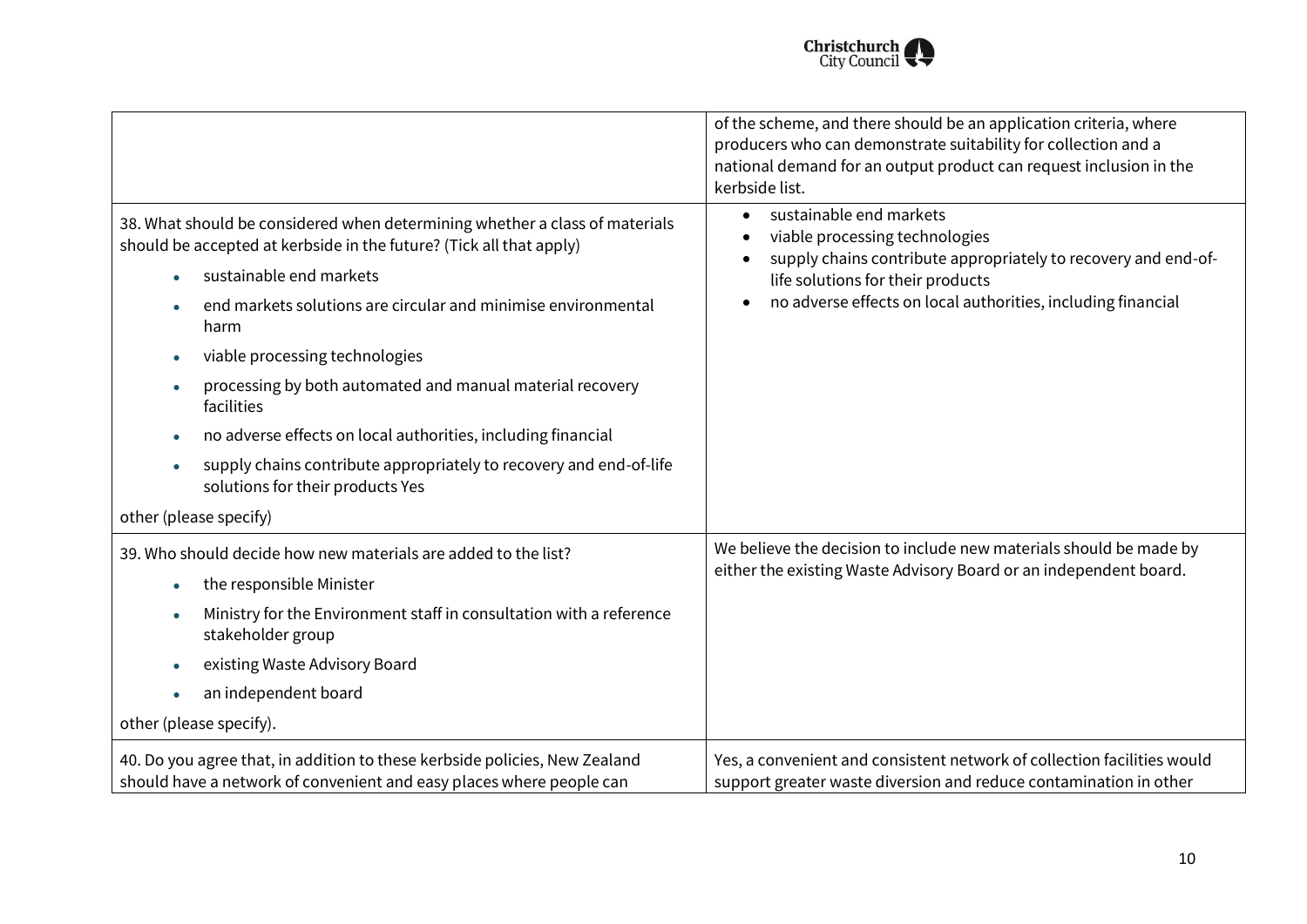

| recycle items that cannot easily be recycled kerbside? For example, some<br>items are too large or too small to be collected in kerbside recycling.                                                              | collection streams.                                                                                                                                                                                                                                                                    |
|------------------------------------------------------------------------------------------------------------------------------------------------------------------------------------------------------------------|----------------------------------------------------------------------------------------------------------------------------------------------------------------------------------------------------------------------------------------------------------------------------------------|
|                                                                                                                                                                                                                  | This approach also provides an opportunity for the regional collection<br>of materials outside of those included in the standard kerbside<br>collection.                                                                                                                               |
| Proposal 2: All urban populations should have access to kerbside food scraps collections                                                                                                                         |                                                                                                                                                                                                                                                                                        |
| 41. Do you agree that food and garden waste should be diverted from<br>landfills?                                                                                                                                | Food and garden waste should be diverted from landfills to support<br>working towards a low emission circular economy. From a financial<br>perspective, it also costs more to dispose of rubbish than to process<br>organics or recycling.                                             |
| 42. Do you agree that all councils should offer a weekly kerbside food scraps<br>collection to divert as many food scraps as possible from landfills?                                                            | We agree all councils should offer a weekly kerbside food scraps<br>collection noting that in areas of either high population or low<br>population, alternative collection methodologies may be preferred (i.e.<br>community hubs or transfer station facilities).                     |
|                                                                                                                                                                                                                  | The Council already offers a weekly kerbside organics collection (food<br>scraps and garden organics) with refuse and recycling collected<br>fortnightly on alternating weeks.                                                                                                         |
| 43. Do you agree that these collections should be mandatory in urban areas<br>(defined as towns with a population of 1000 plus) and in any smaller<br>settlements where there are existing kerbside collections? | We agree that these collections should be mandatory in urban areas,<br>unless viable alternative collections (as above) exist.                                                                                                                                                         |
|                                                                                                                                                                                                                  | We also note there should be flexibility to scale operations and<br>technology appropriately and that collaborative approaches and<br>shared facilities should be considered.                                                                                                          |
| 44. Do you think councils should play a role in increasing the diversion of<br>household garden waste from landfills?                                                                                            | We support making it more affordable for people to drop-off green<br>waste at transfer stations, with a cheaper drop off option that is<br>available prior to dropping off waste to landfill. Noting that Garden<br>Organics collected at a Transfer Station can be used to supplement |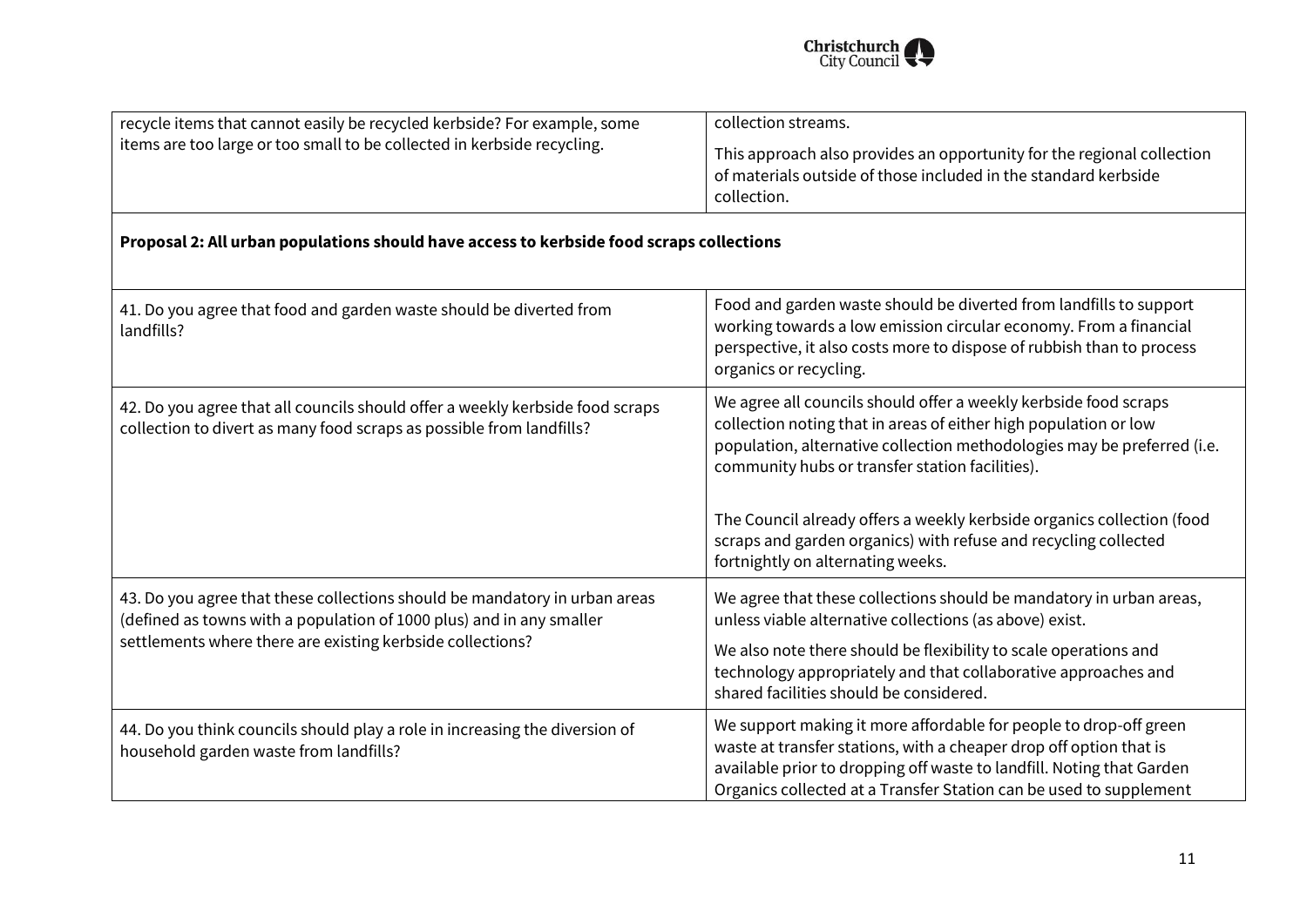

| If so, what are the most effective ways for councils to divert garden waste?                                                                                                                                 | optimal processing of foodscraps collected at kerbside. We also<br>support a combined Food Organics and Garden Organics (FOGO)<br>collection where applicable, noting this has multiple benefits,<br>including convenience for residents, fewer vehicle movements, lower<br>GHG emissions and high rates of participation.                                                                 |
|--------------------------------------------------------------------------------------------------------------------------------------------------------------------------------------------------------------|--------------------------------------------------------------------------------------------------------------------------------------------------------------------------------------------------------------------------------------------------------------------------------------------------------------------------------------------------------------------------------------------|
| 45. We propose a phased approach to the roll-out of kerbside food scraps<br>collections. The timeframes will depend on whether new processing facilities<br>are needed. Do you agree with a phased approach? | The Council agrees with a phased approach, noting that some<br>systems will take time to be developed, procured and implemented.                                                                                                                                                                                                                                                           |
| 46. Do you agree that councils with access to suitable existing infrastructure<br>should have until 2025 to deliver food scraps collections?                                                                 | We believe this is enough time. It is recommended that councils be<br>required to contract a foodwaste or FOGO collection by 2025, noting<br>scheme rollout may take up to 12 months from that date as suppliers<br>purchase new equipment etc.                                                                                                                                            |
| 47. Do you agree that councils without existing infrastructure should have<br>until 2030 to deliver food scraps collections?                                                                                 | We believe this is enough time, provided investment signals are set in<br>near term. However, we note procurement, planning, consenting and<br>construction/commissioning could easily take a number of years. In<br>addition, we would support consideration of organics facilities being<br>treated as essential infrastructure and eligible for the fast tracked<br>consenting process. |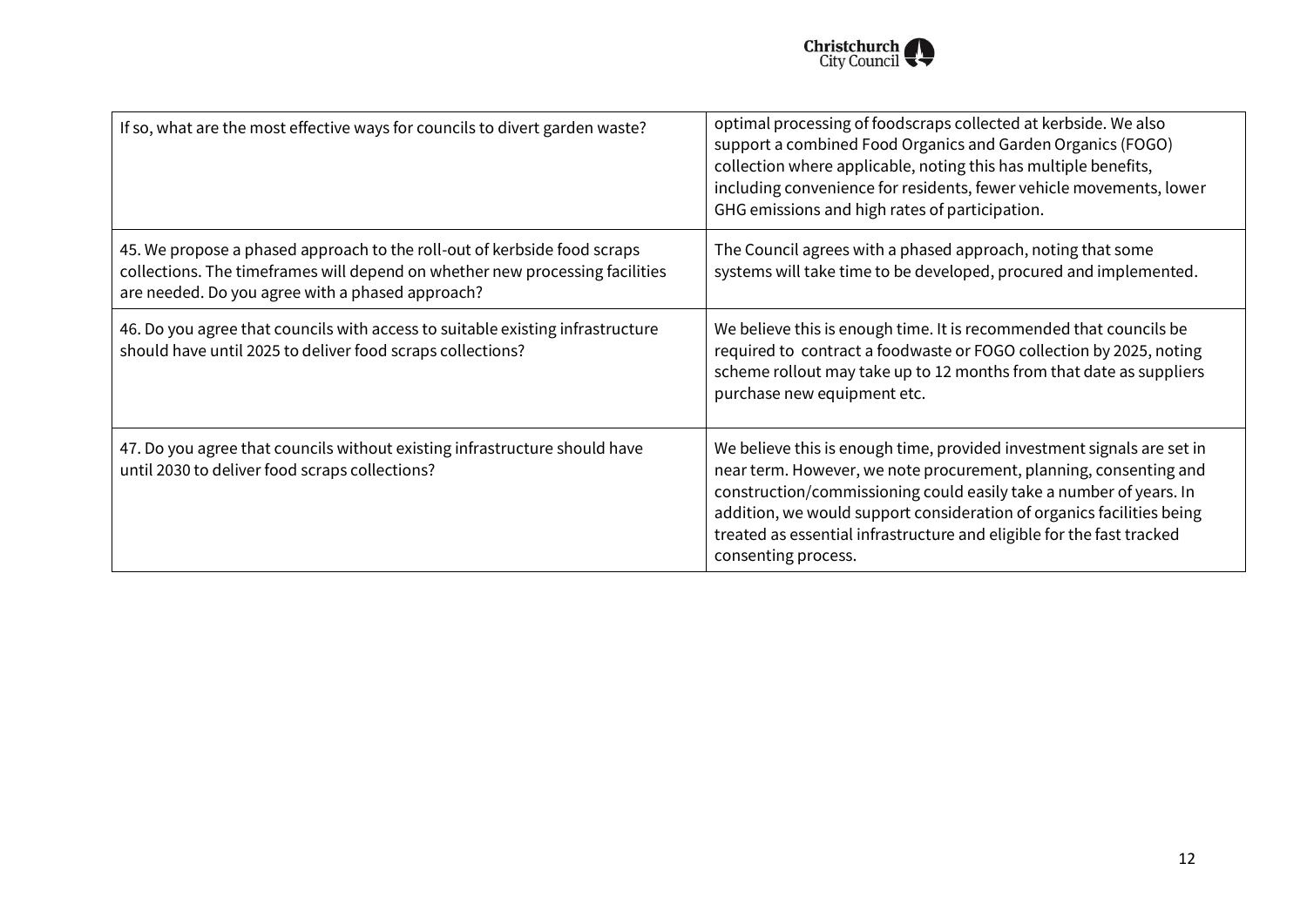

| 48. Are there any facilities, in addition to those listed below, that have current<br>capacity and resource consent to take household food scraps?<br>Envirofert - Tuakau<br>$\bullet$<br>Hampton Downs - Waikato<br>$\bullet$<br>Mynoke Vermicomposting site - Taupō<br>$\bullet$<br>Enviro NZ - new facility planned for the Bay of Plenty in 2023<br>$\bullet$<br>Living Earth - Christchurch<br>$\bullet$<br>Timaru Eco Compost Facility - Timaru.<br>٠<br>Selwyn Pines Resource Recovery Park<br>$\bullet$<br>We propose to exclude the following non-food products and any packaging<br>from any kerbside collection bins used to divert food scraps and/or green<br>waste from landfills:<br>kitchen paper towels / hand towels / serviettes<br>$\bullet$<br>newspaper and shredded paper<br>٠<br>food-soiled cardboard containers (eg, pizza boxes)<br>٠<br>cardboard and egg cartons<br>٠<br>compostable plastic products and packaging<br>٠<br>compostable fibre products and packaging compostable bin liners<br>٠<br>tea bags.<br>$\bullet$ | We do not support exclusion of fibre products<br>kitchen paper towels / hand towels / serviettes<br>$\bullet$<br>newspaper and shredded paper<br>food-soiled cardboard containers (eg, pizza boxes)<br>$\bullet$<br>cardboard and egg cartons<br>$\bullet$<br>We also advocate that Government considers regulatory approaches for<br>difficult materials (e.g. teabags containing plastics), rather than exclude<br>them from composting processes, as the exclusion of these products will<br>result in unnecessary waste to landfill (bag and contained teas leaves).<br>Product stewardship schemes should be in place to manage the recovery<br>of packaging and waste organic materials for both tea and coffee<br>packaging (e.g. coffee pods). |
|---------------------------------------------------------------------------------------------------------------------------------------------------------------------------------------------------------------------------------------------------------------------------------------------------------------------------------------------------------------------------------------------------------------------------------------------------------------------------------------------------------------------------------------------------------------------------------------------------------------------------------------------------------------------------------------------------------------------------------------------------------------------------------------------------------------------------------------------------------------------------------------------------------------------------------------------------------------------------------------------------------------------------------------------------------|--------------------------------------------------------------------------------------------------------------------------------------------------------------------------------------------------------------------------------------------------------------------------------------------------------------------------------------------------------------------------------------------------------------------------------------------------------------------------------------------------------------------------------------------------------------------------------------------------------------------------------------------------------------------------------------------------------------------------------------------------------|
| 49. Are there any additional materials that should be excluded from<br>kerbside food and garden bins? Please explain which ones and why.                                                                                                                                                                                                                                                                                                                                                                                                                                                                                                                                                                                                                                                                                                                                                                                                                                                                                                                | We propose that ash, timber and sawdust are prohibited, in order to<br>reduce arsenic contamination of compost products.                                                                                                                                                                                                                                                                                                                                                                                                                                                                                                                                                                                                                               |
| 50. For non-food products or packaging to be accepted in a food scraps bin or<br>a food and garden waste bin, what should be taken into consideration?                                                                                                                                                                                                                                                                                                                                                                                                                                                                                                                                                                                                                                                                                                                                                                                                                                                                                                  | We support this following being taken into consideration for non-food<br>products or packaging to be accepted in a food scraps bin:<br>products help divert food waste from landfills<br>$\bullet$<br>products are certified in their final form to ensure they do not<br>pose a risk to soil or human health                                                                                                                                                                                                                                                                                                                                                                                                                                          |

 $\Gamma$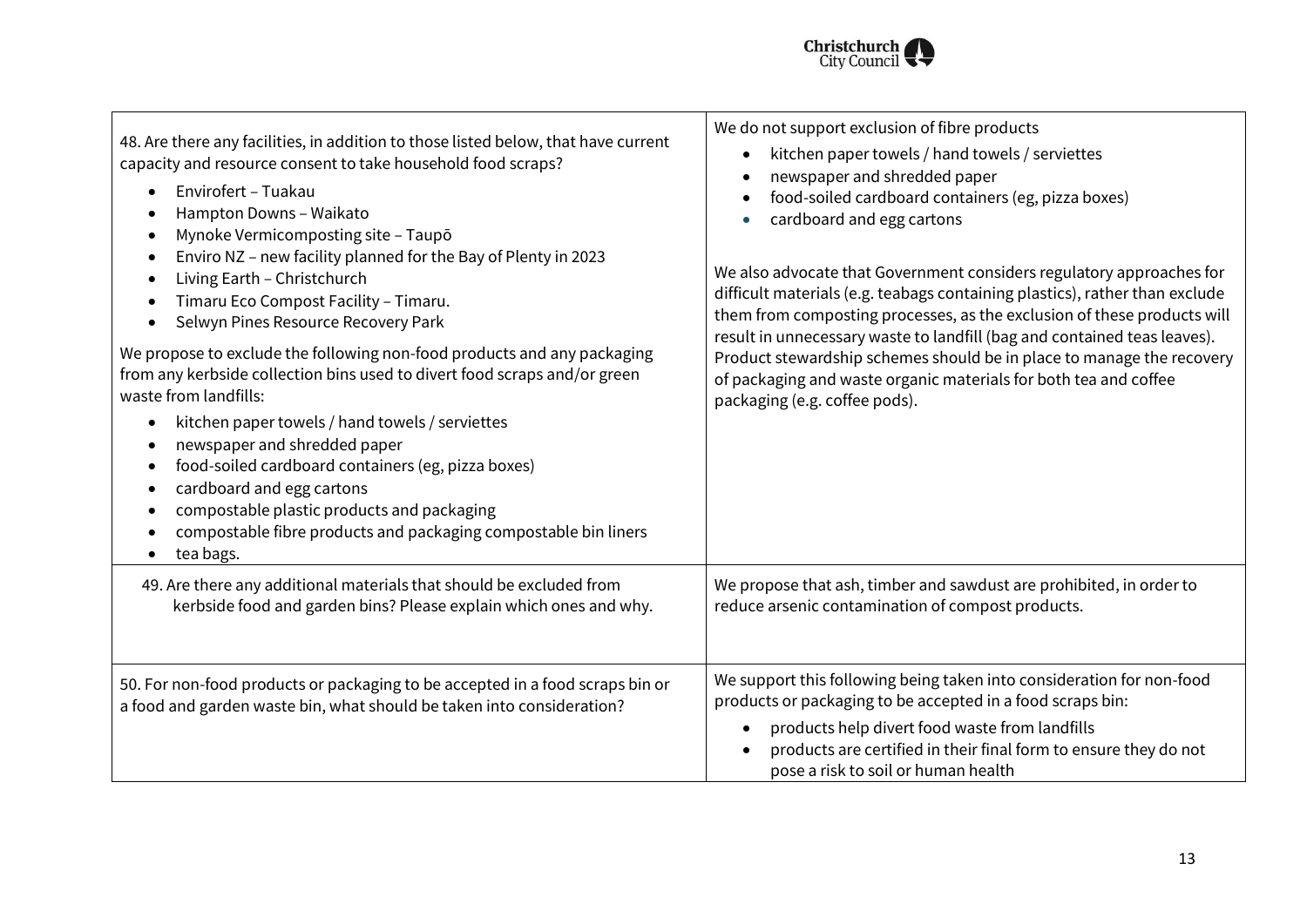

| producers and users of the products and packaging contribute to<br>the cost of collecting and processing                                                                                                                                                                                                                                                                                                                                                                                |
|-----------------------------------------------------------------------------------------------------------------------------------------------------------------------------------------------------------------------------------------------------------------------------------------------------------------------------------------------------------------------------------------------------------------------------------------------------------------------------------------|
| Only if compostable packaging can be identified at collection point, we<br>would also support                                                                                                                                                                                                                                                                                                                                                                                           |
| products meet New Zealand standards for composability<br>products are clearly labelled so that they can be distinguished<br>from non-compostable products                                                                                                                                                                                                                                                                                                                               |
| In addition, where technology or process is available to easily identify<br>and sort compostable from non-compostable products, this could<br>also be considered as an approach (although we are not aware that<br>suitable technology currently exists).                                                                                                                                                                                                                               |
| The Council currently accepts the items outlined in Q48 in our<br>kerbside food and garden organics collection. The carbon element of<br>these fibre products is beneficial to the optimising the composting<br>process, particularly during seasonal influences of higher grass<br>clippings in spring and the nitrogen this contributes.                                                                                                                                              |
| Kitchen paper towels / hand towels / serviettes and food-<br>soiled cardboard containers (Prevents contamination of<br>recycling if placed in kerbside recycling system)<br>Shredded paper - Along with paper smaller than an<br>envelope, as these materials cannot be processed at our<br>current recycling facility.<br>Compostable fibre products and packaging should be<br>accepted as long as un-lined (e.g. paper-based food<br>containers, wood-based containers and cutlery). |
|                                                                                                                                                                                                                                                                                                                                                                                                                                                                                         |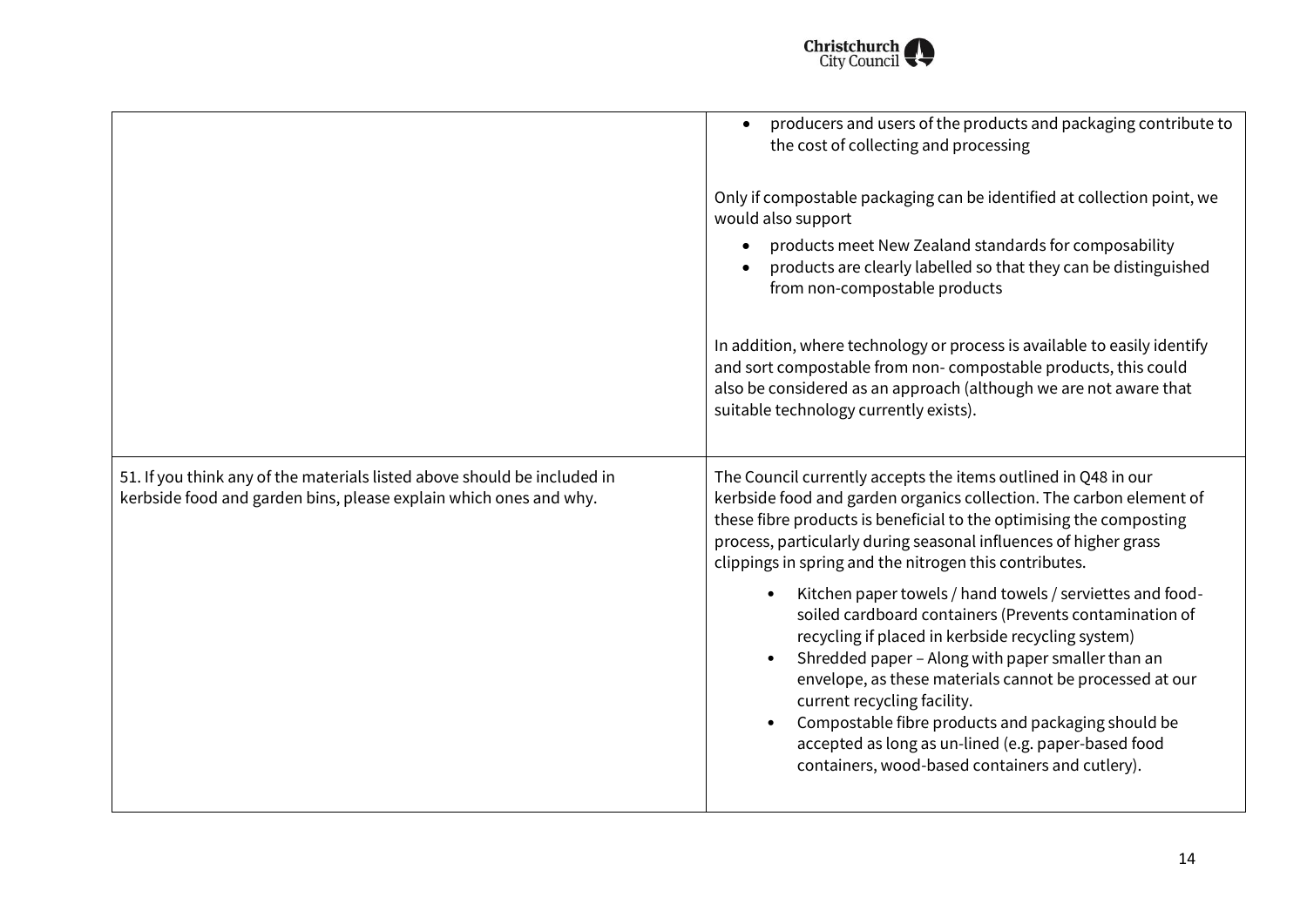

|                                                                                                                                                                                                                   | Existing processing operations, which allow fibre products in our<br>kerbside collections has resulted in certified organic outputs and high<br>quality compost with an established demand. Unnecessary exclusion<br>of fibre products would negatively result in more waste to landfill. |
|-------------------------------------------------------------------------------------------------------------------------------------------------------------------------------------------------------------------|-------------------------------------------------------------------------------------------------------------------------------------------------------------------------------------------------------------------------------------------------------------------------------------------|
| Proposal 3: Reporting on household kerbside collections offered by the private sector                                                                                                                             |                                                                                                                                                                                                                                                                                           |
| 52. Do you agree that it is important to understand how well kerbside<br>collections are working?                                                                                                                 | The Council agree it is important to ensure kerbside collections<br>services are effective and that materials are viable for composting into<br>high quality products with local infrastructure.                                                                                          |
| 53. Do you agree with the proposal that the private sector should also report<br>on their household kerbside collections so that the overall performance of<br>kerbside services in the region can be understood? | We agree that all foodwaste should be considered of importance,<br>regardless who generates it or collects it.                                                                                                                                                                            |
| 54. Do you agree that the information should be published online for<br>transparency?                                                                                                                             | We agree that the information should be published online in<br>aggregated form (that is, by territorial authority area, region and by<br>collection type)                                                                                                                                 |
| 55. Apart from diversion and contamination rates, should any other<br>information be published online?                                                                                                            | We also would support processing statistics and output products, such as<br>compost /energy produced, being published online.                                                                                                                                                             |
| Proposal 4: Setting targets (or performance standards) for councils                                                                                                                                               |                                                                                                                                                                                                                                                                                           |
| 56. Should kerbside diversion services have to achieve a minimum<br>performance standard (eg, collect at least a specified percentage of recyclable                                                               | Potentially, kerbside diversion services have to achieve a minimum<br>performance standard although this will not support waste reduction                                                                                                                                                 |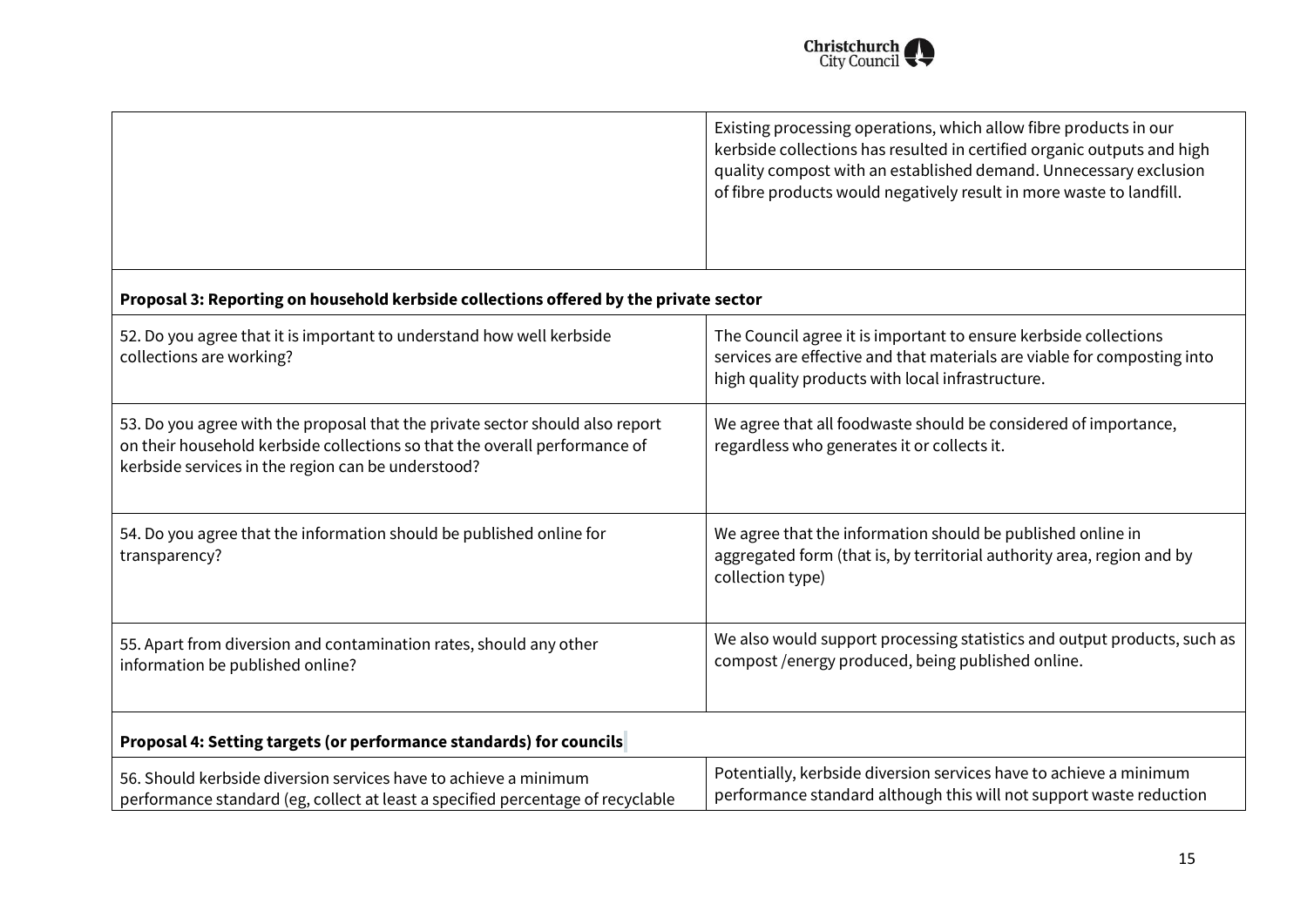

| materials in the household waste stream)?                                                                                                                                                           | goals. It is also important that any settings account for changing habits<br>including the impact of the CRS and other product stewardship schemes.<br>A more suitable approach could be to set minimum quality targets in the<br>kerbside recycling and maximum quantity/percentage targets in residual<br>waste category as an alternative.                                                                                |
|-----------------------------------------------------------------------------------------------------------------------------------------------------------------------------------------------------|------------------------------------------------------------------------------------------------------------------------------------------------------------------------------------------------------------------------------------------------------------------------------------------------------------------------------------------------------------------------------------------------------------------------------|
| 57. Should the minimum performance standard be set at 50 per cent for the<br>diversion of dry recyclables and food scraps?                                                                          | As above, maximum allowable recyclables in residual waste of 10%<br>could be a more appropriate target. Quality targets of a maximum<br>10% contamination is the current industry standard for kerbside<br>recycling.                                                                                                                                                                                                        |
| 58. We propose that territorial authorities have until 2030 to achieve the<br>minimum performance target, at which time the target will be reviewed. Do<br>you agree?                               | We believe the date to achieve minimum performance targets could<br>be brought forward, say an interim 2025 target and an overall 2030<br>target.                                                                                                                                                                                                                                                                            |
| 59. In addition to minimum standards, should a high-performance target be<br>set for overall collection performance to encourage territorial authorities to<br>achieve international best practice? | It is important to demonstrate what success looks like, as this will<br>guide territorial authority budgets and investment decisions. Setting a<br>success rate target (for example less than 5 % contamination and less<br>than 5% in residual) would be a good approach.                                                                                                                                                   |
| 60. Some overseas jurisdictions aim for diversion rates of 70 per cent. Should<br>New Zealand aspire to achieve a 70 per cent target?                                                               | Residual waste will continue to be linked to consumption habits,<br>behaviours and availability of convenient resource recovery services.<br>Until producer responsibility is widely in place, the residual waste<br>category will be unlikely to move significantly. Therefore suggest a<br>focus on reducing sources of residual waste be prioritised, an example<br>of this could be mandated packaging takeback schemes. |
| 61. What should the consequences be for territorial authorities that do not<br>meet minimum performance standards?                                                                                  | Consequences for territorial authorities not meeting minimum<br>performance standards should depend on the circumstances. For<br>example a lack of infrastructure or other limiting factors would<br>require a different approach to antipathy towards the standards.                                                                                                                                                        |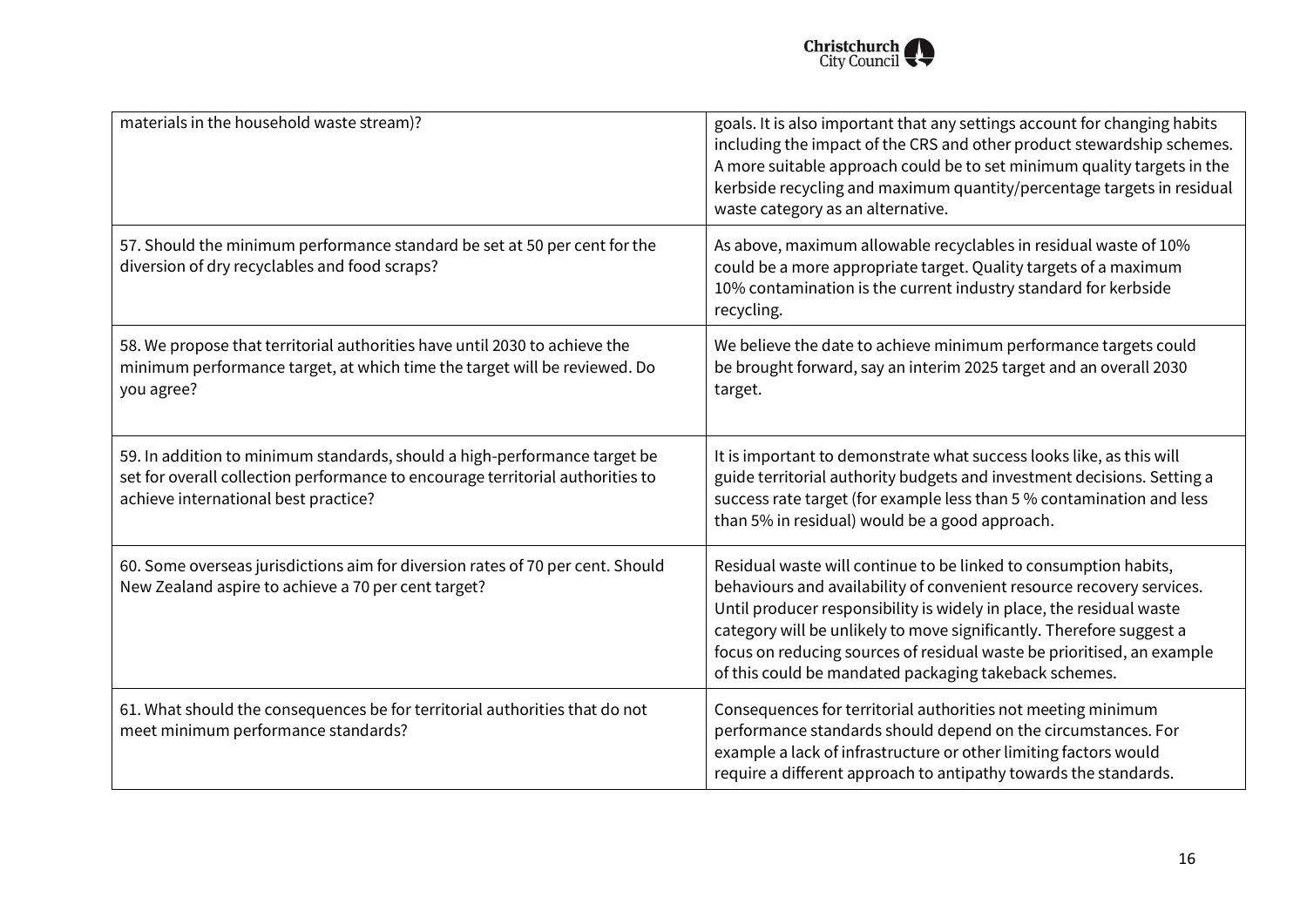

| Proposal 5: Should glass and/or paper/cardboard be collected in separate containers?                                                                                                                                        |                                                                                                                                                                                                                                                                                                                                                                                                    |
|-----------------------------------------------------------------------------------------------------------------------------------------------------------------------------------------------------------------------------|----------------------------------------------------------------------------------------------------------------------------------------------------------------------------------------------------------------------------------------------------------------------------------------------------------------------------------------------------------------------------------------------------|
| 62. Should either glass or paper/cardboard be collected separately at<br>kerbside in order to improve the quality of these materials and increase the<br>amount recycled?                                                   | We believe minimum quality standards should be required instead,<br>with councils and commercial operators able to choose collection<br>methodology to meet that standard.                                                                                                                                                                                                                         |
|                                                                                                                                                                                                                             | We support the status quo, that these items remain comingled for<br>some councils. In order to introduce compulsory separate collects for<br>either glass or fibre there would need to be a shift in the current ability<br>to process nationally, in addition any mandate should allow the<br>impact of the CRS is able to be assessed.                                                           |
|                                                                                                                                                                                                                             | In question 48, the consultation document proposes exclusion from<br>organics of certain non-recyclable fibre products. If this progresses<br>(not supported), it would be helpful to understand whether a<br>mandated separate paper collection would address these materials.                                                                                                                    |
| 63. If glass or paper/cardboard is to be collected separately, should<br>implementation:<br>begin immediately<br>wait for any CRS scheme design to be finalised<br>wait until the impact of a CRS scheme has been observed. | The Council supports waiting until the impact of a CRS scheme has been<br>observed. The CRS scheme has potential to significantly reduce the<br>composition of material received in kerbside recycling therefore this<br>should be reviewed once the scheme is introduced and there is sufficient<br>data available this could only be decided once the outcome and impact<br>of the CRS is known. |
| Proposal 6: Should all urban populations have access to a kerbside dry recycling collection?                                                                                                                                |                                                                                                                                                                                                                                                                                                                                                                                                    |

 $\Gamma$ 

| 64. Should all councils offer household kerbside recycling services?                                      | All councils offer household kerbside recycling services where this is the<br>most effective solution. For example, in a built up urban environment<br>(inner city) a kerbside service might be inferior to a public drop-off/waste<br>hub or other innovative approach. |
|-----------------------------------------------------------------------------------------------------------|--------------------------------------------------------------------------------------------------------------------------------------------------------------------------------------------------------------------------------------------------------------------------|
| 65. Should these services be offered at a minimum to all population centres of<br>more than 1,000 people? | Yes, supported.                                                                                                                                                                                                                                                          |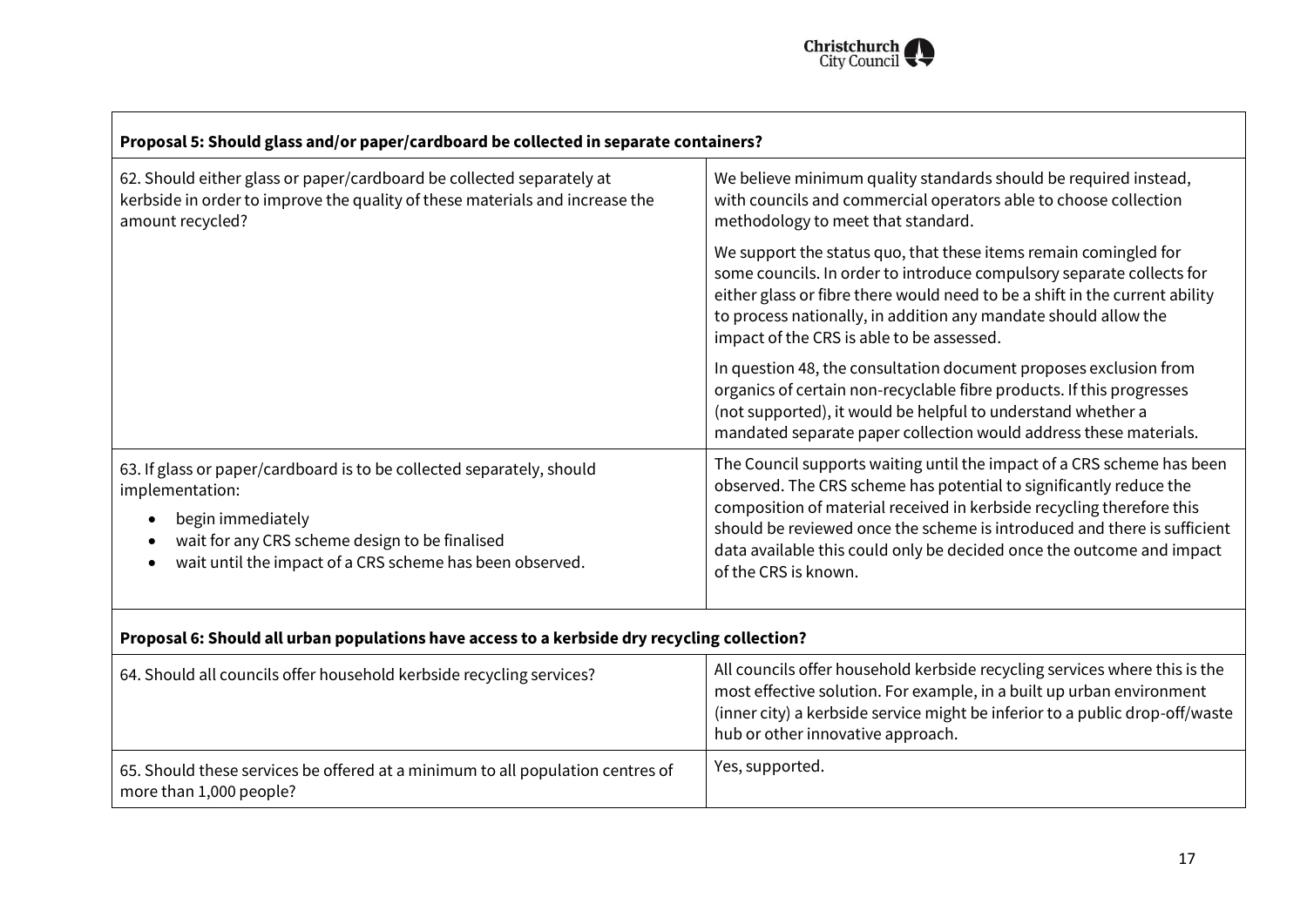

| 66. Do you agree that councils without any council-funded kerbside recycling<br>$\vert$ collections should implement these collections within two years of their next<br>Waste Management and Minimisation Plan? | Yes, in recognition of the above.                                                                                                                                                                       |
|------------------------------------------------------------------------------------------------------------------------------------------------------------------------------------------------------------------|---------------------------------------------------------------------------------------------------------------------------------------------------------------------------------------------------------|
| 67. What research, technical support or behaviour change initiatives are<br>needed to support the implementation of this programme of work?                                                                      | Coordinated national messaging re recycling services, template<br>collection contract specifications to support smaller councils. Cash<br>injection to all councils to boost local recycling messaging. |

### **Part Three: Separation of business food waste**

| Proposal: Source separation of food waste is phased in for all businesses.                                                             |                                                                                                                                                                                                           |
|----------------------------------------------------------------------------------------------------------------------------------------|-----------------------------------------------------------------------------------------------------------------------------------------------------------------------------------------------------------|
| 68. Should commercial businesses be expected to divert food waste from<br>landfills as part of reducing their emissions?               | Yes, with the correct support and infrastructure.                                                                                                                                                         |
| 69. Should all commercial businesses be diverting food waste from landfills<br>by 2030?                                                | Yes.                                                                                                                                                                                                      |
| 70. Should separation be phased in, depending on access to suitable<br>processing facilities (e.g. composting or anaerobic digestion)? | Mandating a service (say by 2030) will ensure investment in suitable<br>technology. Allowance for deferral of collections if a required<br>processing site is not operational by implementation deadline. |
| 71. Should businesses that produce food have a shorter lead-in time than<br>businesses that do not?                                    | All commercial waste generators should be treated the same.                                                                                                                                               |